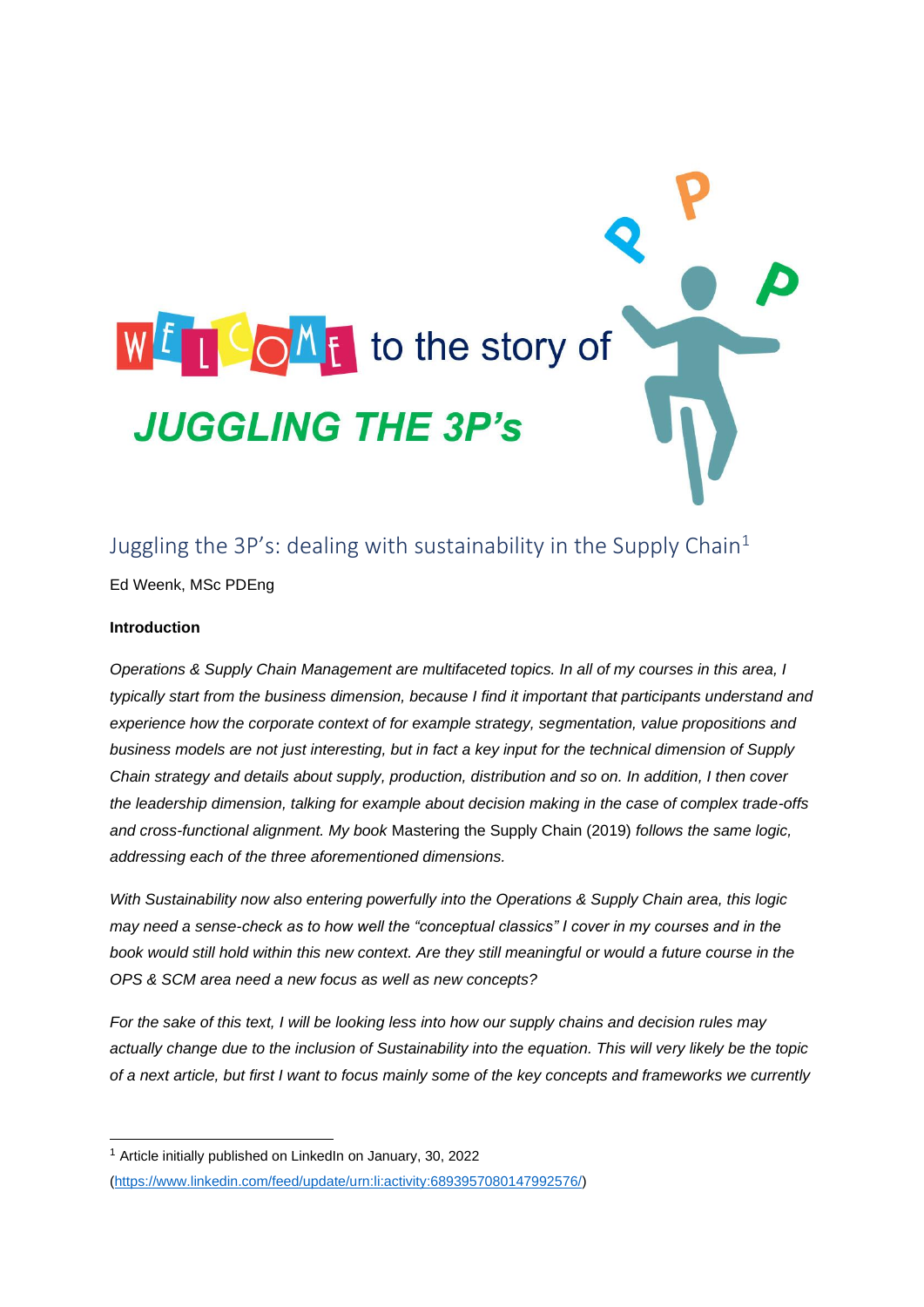*use to capture and describe our Operations and Supply Chains and their context and check how well they are suited for adding Sustainability.*

*In the following pages, I want to share some first observations and thoughts, as well as references to sources I consider interesting and relevant. My intentions are modest and I cannot claim to be exhaustive nor necessarily complete within the limited format of this text, but I do aim to inspire and to add something constructive to the conversation. At the same time, I hope readers will also see it as an invitation to join the conversation.*

Spoiler-alert: most OPS & SCM concepts seem to me to hold fairly well, but we definitely have a lot of *work to do and still some important gaps to fill, as well as to think about what the Sustainable Supply Chain would actually look like and what the new decision logic may need to be... for example solving the issue of the '3P-business case'. I call this "juggling the 3 P's".*

#### **The next frontier for Supply Chain Management: Sustainability**

OK, so the world has now finally seen the importance of properly working worldwide Supply Chains. Although I would personally have preferred that people would learn about this by experiencing Supply Chain successes, unfortunately it has been through seeing Supply Chain problems occurring because of a global health crisis, the Covid-pandemic. In any case, it seems that Supply Chain is definitely on the agendas now. But while we are still busy fixing the pandemic and its Supply Chain consequences, let's also look forward to the next challenge coming up: the *Sustainable Supply Chain*, presenting a whole range of new decisions and trade-offs to be looked at, in addition to the business-as-usual complexities we all know.

Supply Chain Resilience, with all due respect, was already developed many years ago, as were the conceptual foundations of the bullwhip effect, but we needed a big health crisis to demonstrate why those concepts actually make sense, revealing at the same time to what little extent companies apparently have taken them seriously for all of those years. In the case of Sustainable Supply Chain, let's try and be a bit more proactive when it comes to resolving those very complex sustainability challenges.

#### **The three P's, SDG's and ESG**

Like risk & resilience, sustainability in itself is of course not a new topic either and in our latest book *Mastering the circular economy*, my co-author Rozanne Henzen and I start with giving an extensive historical overview, thus sketching the necessary context for understanding why circularity actually is now on the agenda of governments, NGO's, businesses as well as citizens. I think that large part of the context for circularity is also valid for the more general topic of sustainability.

In terms of how I see Sustainability appearing in the business world, there are a few concepts that seem to dominate and stand out at this moment. First of all, there is the concept of so-called Triple Bottom Line (TBL) of *People, Planet & Profit (3P)*, coined by John Elkington already back in 1994 in California Management Review (Elkington, 1994). Even though Elkington himself did a 'recall' of his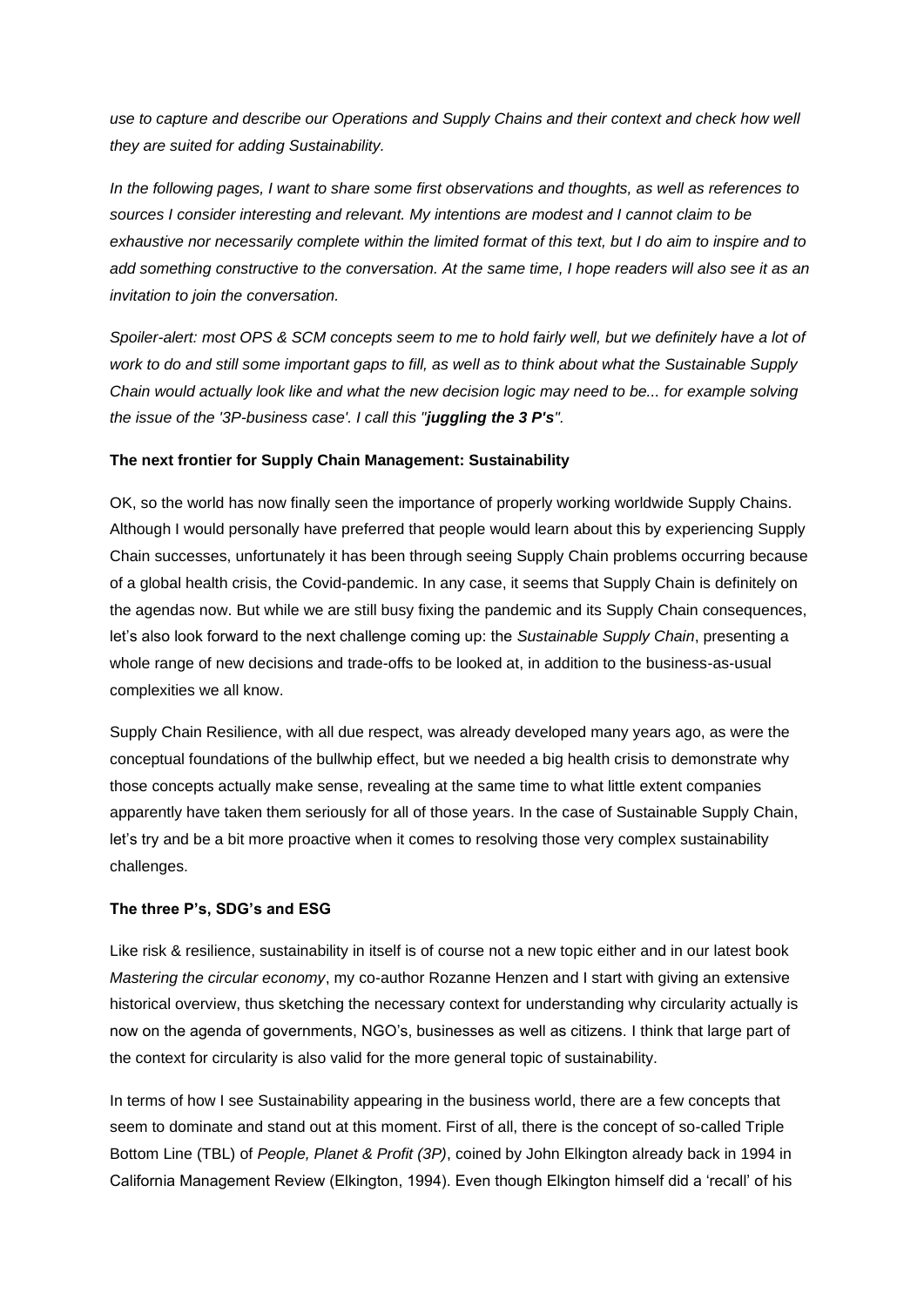triple bottom line concept in a Harvard Business Review article in 2018, to date the term '3P' or 'TBL' still appears very often in company policies, as well as in academic research. More specifically related to Supply Chain, Carter & Rogers (2008) in fact took the Triple Bottom Line concept as the starting point for their framework of Sustainable Supply Chain Management.

Secondly, there are the United Nations' *Sustainable Development Goals* (SDG's, as described for example in UN, n.d.). As can be observed on the websites of many (multinational) companies, like 3P, also the SDG's strongly resonate in the corporate world, but as I can perceive in the courses I deliver at universities and business schools, the SDG's also flourish among students.

Thirdly, there is the term of *ESG* (Environmental, Social, Governance), which is appearing more and more frequently in corporate discussions, particularly in connection to disclosure and reporting. This trend can even be appreciated when simply Googling the term ESG in conjunction with words like 'business', 'company' or even 'supply chain', but also in mainstream media, business associations and academia (for example WBCSD, 2021, Chin & Holger, 2021, Serafeim & Yoon, 2021)<sup>2</sup>.

My perception is that even though the aforementioned topics have been on the agenda for quite some time, all is still fairly immature in terms of concrete and widespread application in companies, but a lot of developments seem to be going on in parallel as well as very fast lately.

#### **A basic framework for Operations and Supply Chain Management**

One of the main storylines I use in *Mastering the Supply Chain* and also in most of my basic Operations & Supply Chain Management courses is "*the story of WHAT? and HOW?*", in one way or another based on the framework by Visser & van Goor (e.g. 2011) and alluding to the fact that part of a company's activities is to define and sell a promise to the customers (the 'what?') and that another part of a company's activities is to deliver on that promise (the 'how?')<sup>3</sup>.

<sup>2</sup> *Also interesting to observe: even though most search hits in this case will indeed be related to ESG & business, most of the ones appearing high on the list are either by consultancies offering ESG-related services or software companies selling ESG-reporting solutions, rather than about the content of ESG. Not sure what I should be making of this and if it's good or not, but it does at least indicate that something important is moving.*

<sup>3</sup> *There is in fact a second storyline running through* Mastering the Supply Chain *and my OPS & SCM courses, which is "*the story of simple, but not easy*", expressing that most of the relevant concepts of Operations and Supply Chain Management are relatively straightforward and in most cases not even that difficult to understand, but that this doesn't make their application any easier, for example because many different options exist. In*  addition, it's not about the individual concepts at play in isolation, but it's the complexity of many factors at play at *the same time. I believe that this will still strongly hold when adding Sustainability to the equation.*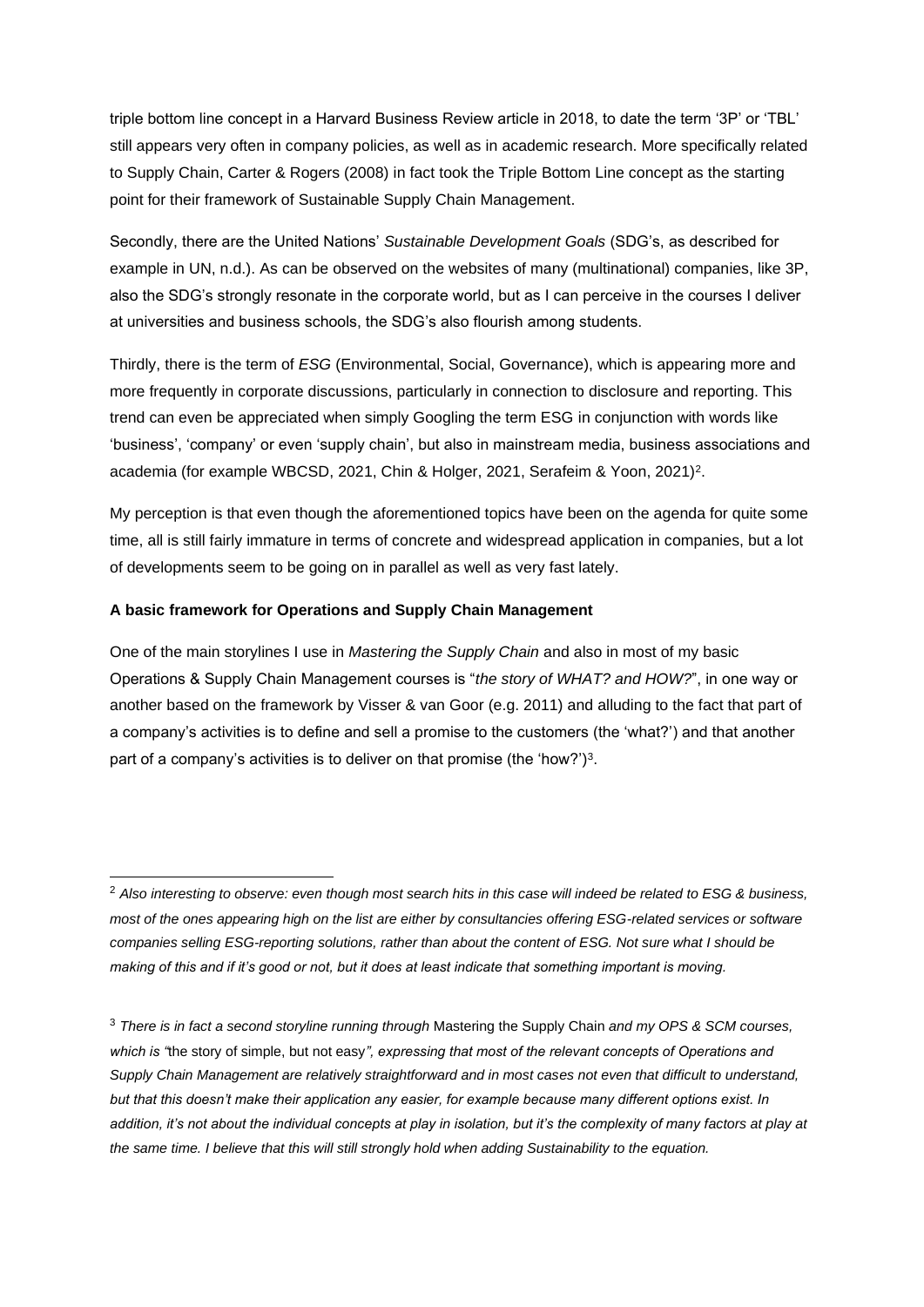

# OPS & SCM: the story of WHAT? and HOW?

#### *Figure 1: The story of WHAT? & HOW? (central framework after Visser & Van Goor)*

Following this logical sequence, I want to start this article with adding Sustainability to some basic concepts related to corporate strategy, value propositions and finance. With those being an input to Supply Chain decisions, I then move on to Supply Chain strategy and the key Supply Chain activity of "managing trade-offs". What would this look like in the future when Sustainability enters the equation?

#### **Sustainability and Corporate strategy & Value Propositions**

With 3P, SDG's and ESG gaining importance in business and academia, one of the major questions on the table for the Sustainable Supply Chain is what these concepts actually mean for the field. In my view, this then starts with the implications for basic business concepts such as strategy and value propositions, which normally form the basis for developing specific operations and supply chain strategies.

Although arguably it also clearly links to the increasing popular notion of 'Company Purpose', my current thinking is that most likely Sustainability will not require a structural reconsideration of classical strategic positioning frameworks, to which we also often refer in the Supply Chain practice. For example, taking Porter's generic strategies of cost leadership and differentiation (Porter, 1985) and adding sustainability to it, then the cost leadership strategy would probably mean something like '*sticking to the legal and socially acceptable minimum standards*', while differentiation would be the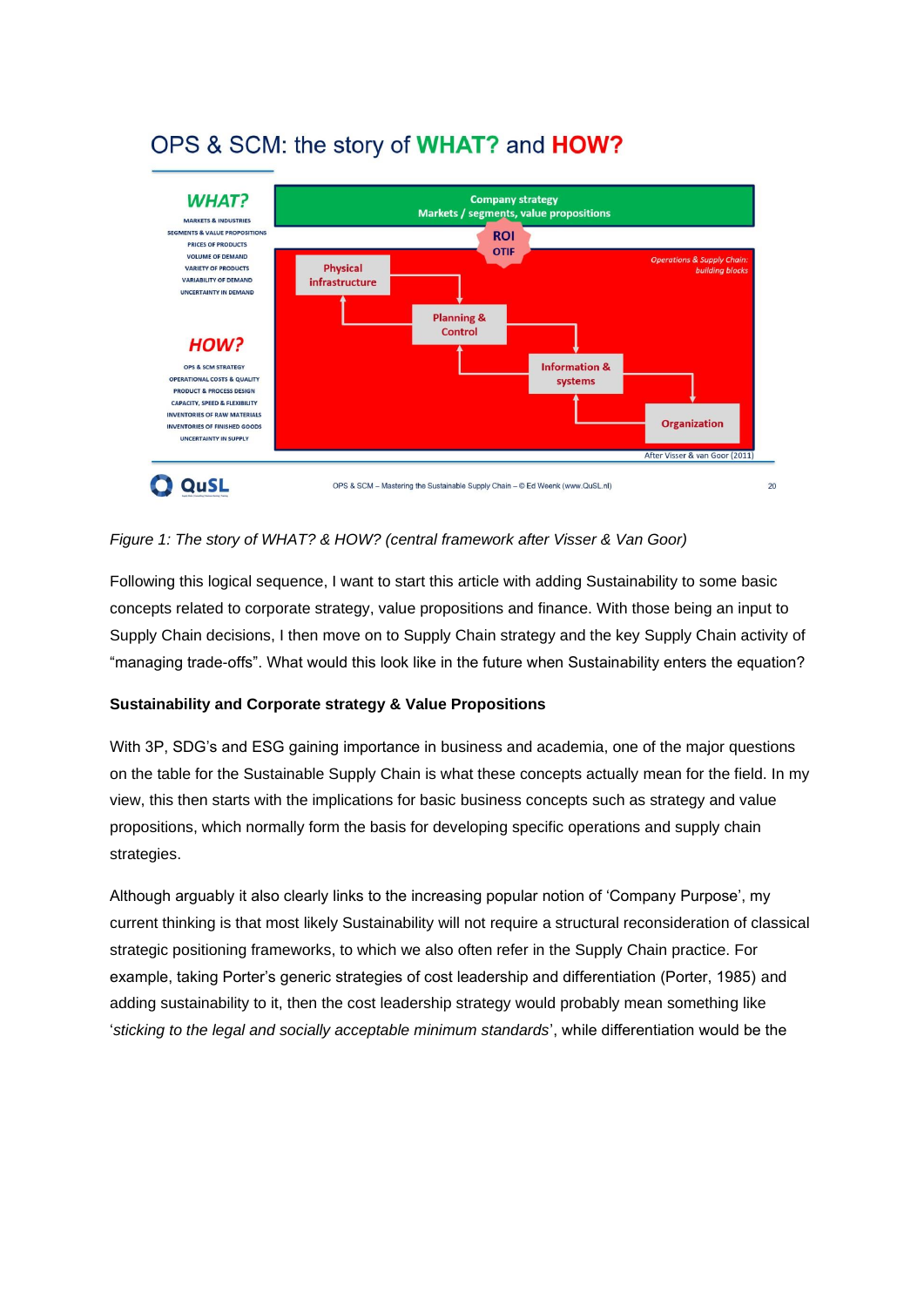strategy for sustainability leaders, making the planet and/or the people dimensions into additional ways for differentiating themselves from the competition<sup>4</sup>.

In a similar way, other strategy frameworks such as the ones laid out by Treacy and Wiersema (1995) or the notions of Blue Ocean strategy (Chan Kim & Mauborgne, 2005) or even disruptive innovation (Christensen, 1997) seem to me to also allow for adding sustainability to the equation.

Probably, for the concept of Value Propositions something similar can be argued. For example, the well-known and often-used strategic value proposition framework by Crawford & Mathews (2003) is still very much valid, and seems to be easily adaptable to include Sustainability, as Desmet argues in his recent essay (Desmet, 2022). He suggests to add the dimension of "sustainability" to the other dimensions of value propositions such as price, access, services and so on. Probably, for many occasions this is a fine solution.

I would argue that "sustainability" can even be split into "*Social Sustainability (People)*" and "*Ecological Sustainability (Planet)*" in order to be able to distinguish the true global sustainability champions from those companies who decide to play mainly on one of the sustainability dimensions (think for example of a company whose central selling point would be "slave free products" thus prioritizing social over ecological).



After: Crawford/Mathews (2003) "5-4-3-3-3-x-y"

All in all, I agree with the argument of Desmet that linking Sustainability to existing frameworks of strategy and value propositions, at least as a starting point for developing suitable Supply Chain solutions, doesn't have to cause great issues. For the Supply Chain people this strategic context is

*Figure 2: Crawford & Mathews's 5-4-3-3-3 concept incorporating social and ecological sustainability*

<sup>4</sup> *In addition, I think it would be a fair assumption that these legal and socially acceptable minimum standards would most likely become more strict over time.*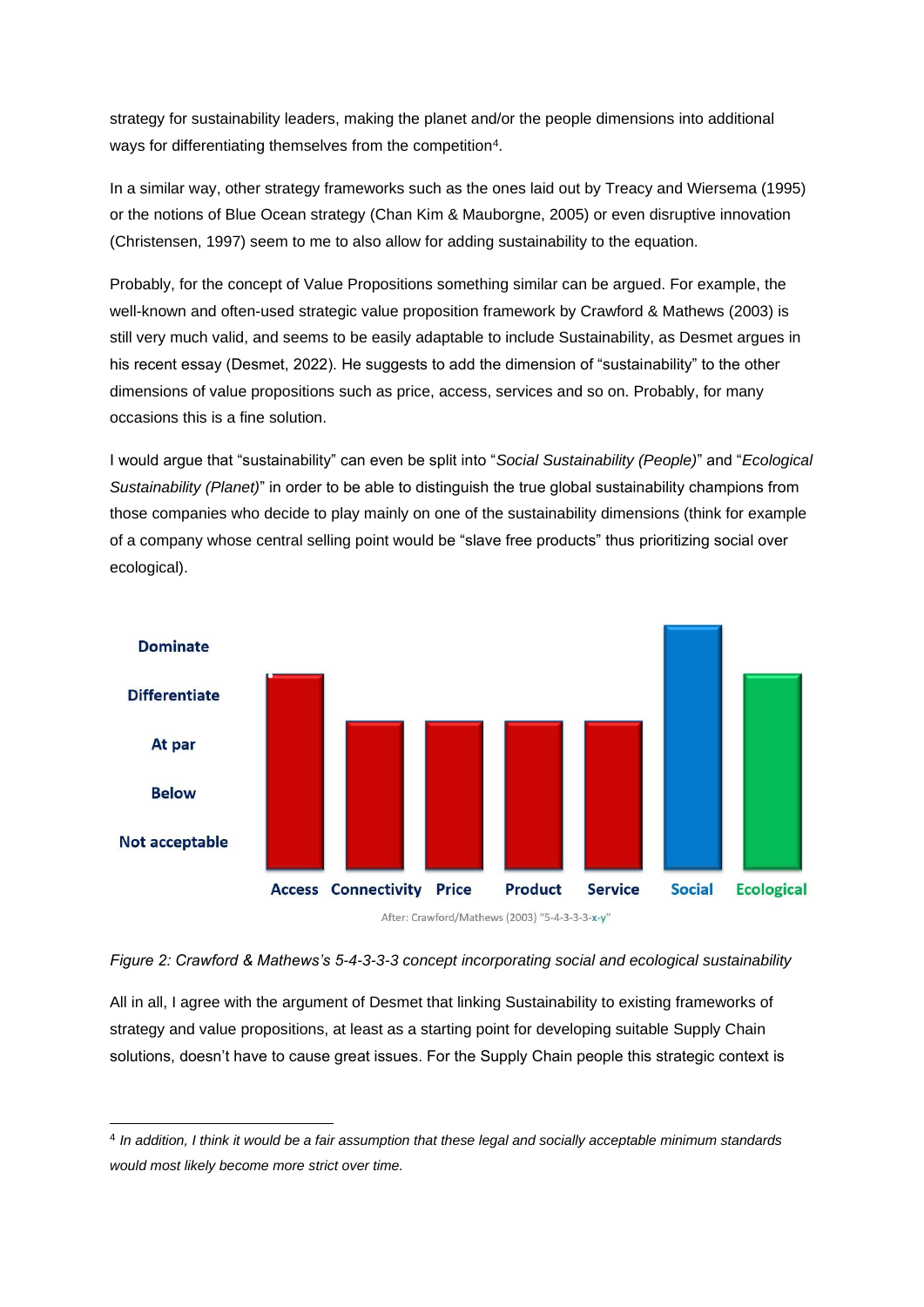most likely good enough for them to work from and this is a good thing, because it means we can further build on already known foundations and frames of reference.

#### **Sustainability and Finance**

Before we move on to more detailed strategic and tactical decision making in the Supply Chain, let's also take a brief look at Finance (as expressed by ROI in Figure 1). In *Mastering the Supply Chain* I briefly address the basic concepts of the Income Statement ("*earn & spend*") and Balance Sheet ("*own & owe*"). In order to have learners capture the importance of these concepts, I point the discussion to specifically exploring those Revenues, Costs, Assets and Investments which are caused by Operations and Supply Chain activities.

Coming directly from the numbers in the Income Statement and the Balance Sheet, Return on Investment (ROI) or Return on Capital Employed (ROCE) are often used as overall indicators of corporate success. But how does that work if Sustainability is added? If everything related to People and Planet can also be expressed in financial terms, then there should be no problem of maintaining the Income Statement and Balance Sheet (and arguably also the Cash Flow Statement) as the main reporting frameworks for overall company performance. The question is if that really holds. My current take on that is '*probably not (yet)*'.

The financial statements mainly capture the overall aggregated results as a consequence of many detailed decisions taken and implemented over time in each of the functional areas of a company. Of course, many supply chain decisions are not mentioned explicitly in those statements either, but the underlying decision making typically does take the financial impact on revenue and/or costs and/or capital explicitly into consideration.

How is that in the case of decisions taken to improve sustainability? One the one hand the same can be argued as in the case of supply chain decisions: the financial statements show the results, but not necessarily all the detailed decisions that caused those results. On the other hand, however, it is not so clear at all if in sustainability decision making the main focus is also on the financial impact on revenue and/or costs and/or capital. Or, maybe, whether financial considerations actually play an important role in those sustainability decisions at all.

Since 3P and ESG are in the focus of attention now, a company's stakeholders do want to know in more and more detail what was done to improve sustainability performance. In that sense, companies are already required to present more and more 3P-, or ESG-related reporting. But typically these are in addition to the financials and not integrated into the financials. Such sustainability-oriented add-ons to Corporate Annual Reports have in fact been around for quite some time, many focused on qualitative descriptions of what was done and achieved, and seemingly more and more including quantitative data to support the argumentation. Most of the quantification in those reports, however, is not expressed in financial terms, but in topic-specific units of measure (e.g. kilograms of CO2, number of accidents, and so on).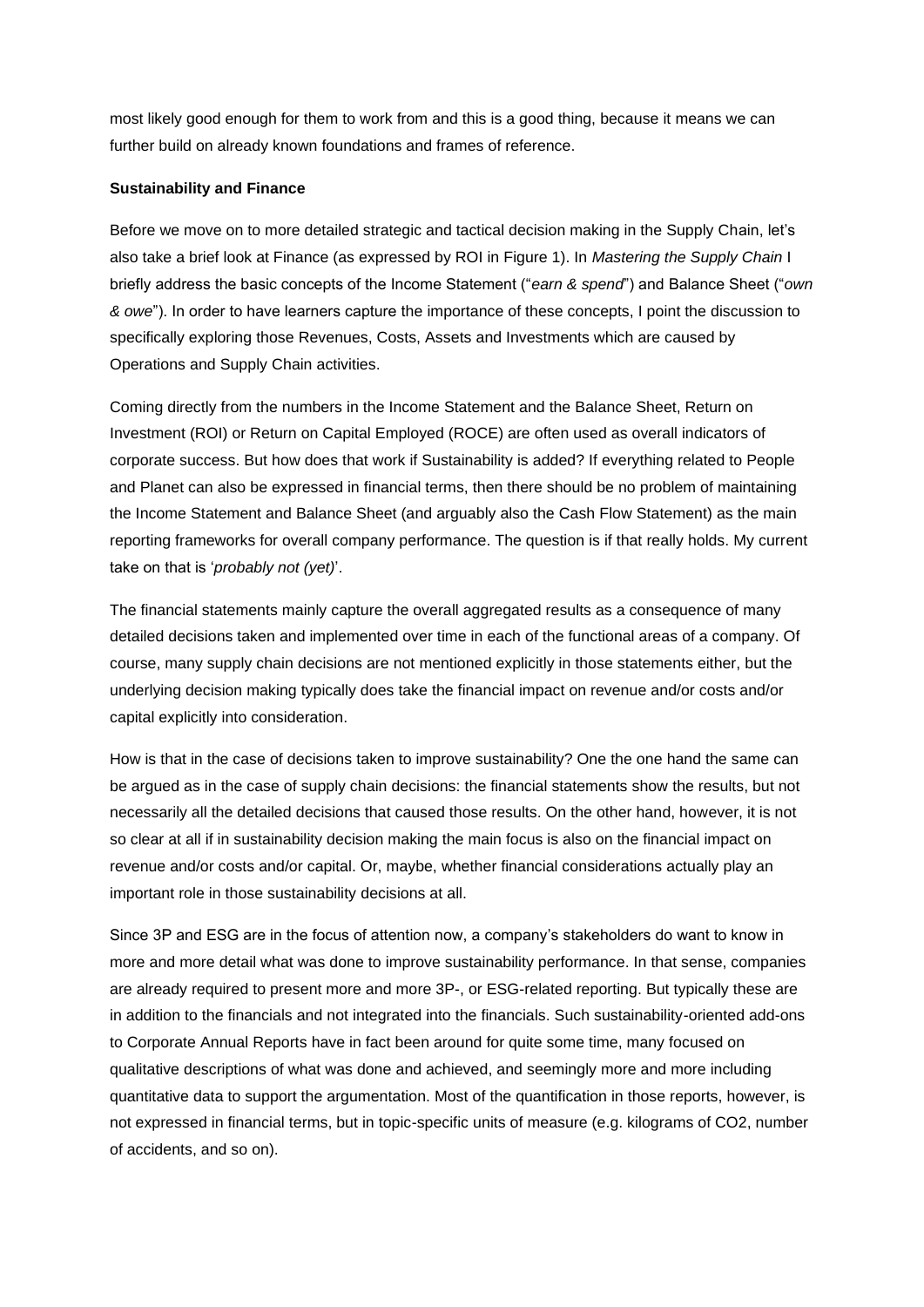So, where in the case of supply chain decisions the financial statements do present relevant information as to whether the company is going into the right direction ("*better supply chain performance*" as directly and positively related to revenues, costs and/or working capital), this cannot be said so straightforwardly about sustainability decisions. It is not so easy to read from the standard financial reports if the company has indeed improved sustainability-performance. The same can actually be argued for sustainability decision support itself and the role the financials play there, but more about that later, when covering the topic of trade-offs and business cases.

#### **Supply chain strategy and typologies**

Following once more the framework from Figure 1, we now move on and take corporate strategy and value propositions as we touched upon before as an input for designing Operations & Supply Chain solutions. In this context, I typically first talk about supply chain strategy and typologies, before going to the details of designing the physical infrastructure, planning & control and so on.

The classical framework of reference for supply chain strategy and typology is probably the one from Fisher (1997), defining the "*efficient supply chain*" on the one end of the extreme and the "*responsive supply chain*" on the other. Other variations have been developed over time, for example by Lee (2002), Pérez (2013), Gattorna (2015) or Chopra & Meindl (2016) among others. Obviously also directly linked to for example the aforementioned value propositions, the key operational characteristics at play here are variability and uncertainty of demand as well as of supply. More variability and/or more uncertainty in demand and/or supply favor a more responsive supply chain.

Now, would adding sustainability to the equation justify new supply chain typologies beyond the efficient-responsive spectrum? Referring back to the Crawford & Mathews framework for value propositions as mentioned before, if the focus of a company is competing mainly on the nonsustainability aspects, with ecological and social at par with the market, then probably the efficientresponsive typology will still work. If ecological and/or social sustainability are the dominant factors in the value proposition, then this becomes much less clear.

For example, local sourcing is typically associated to a more responsive strategy and it goes well together with reducing your carbon footprint (less distance means less transport means less CO2). Producing in large batches is typically associated with a more efficiency-driven strategy, but arguably also goes well together with reducing carbon footprint (less changeovers means less startup losses means less waste means less CO2). So, when sustainability becomes more prominent in the value proposition, the classical efficiency-responsiveness spectrum may be less suitable because both the efficiency-driven strategy and the responsive strategy have elements that may be favorable (and arguably also some elements against) sustainability.

The good news is that the framework by Melnyk, et al. (2010) can be of help here. In their approach to 'outcome-driven supply chains' they already identify sustainability as one of the 6 performance dimensions (cost, resilience, security, responsiveness, innovation, sustainability). Furthermore, they argue that "*in practice, effective supply chains are often hybrids - reflecting various combinations of*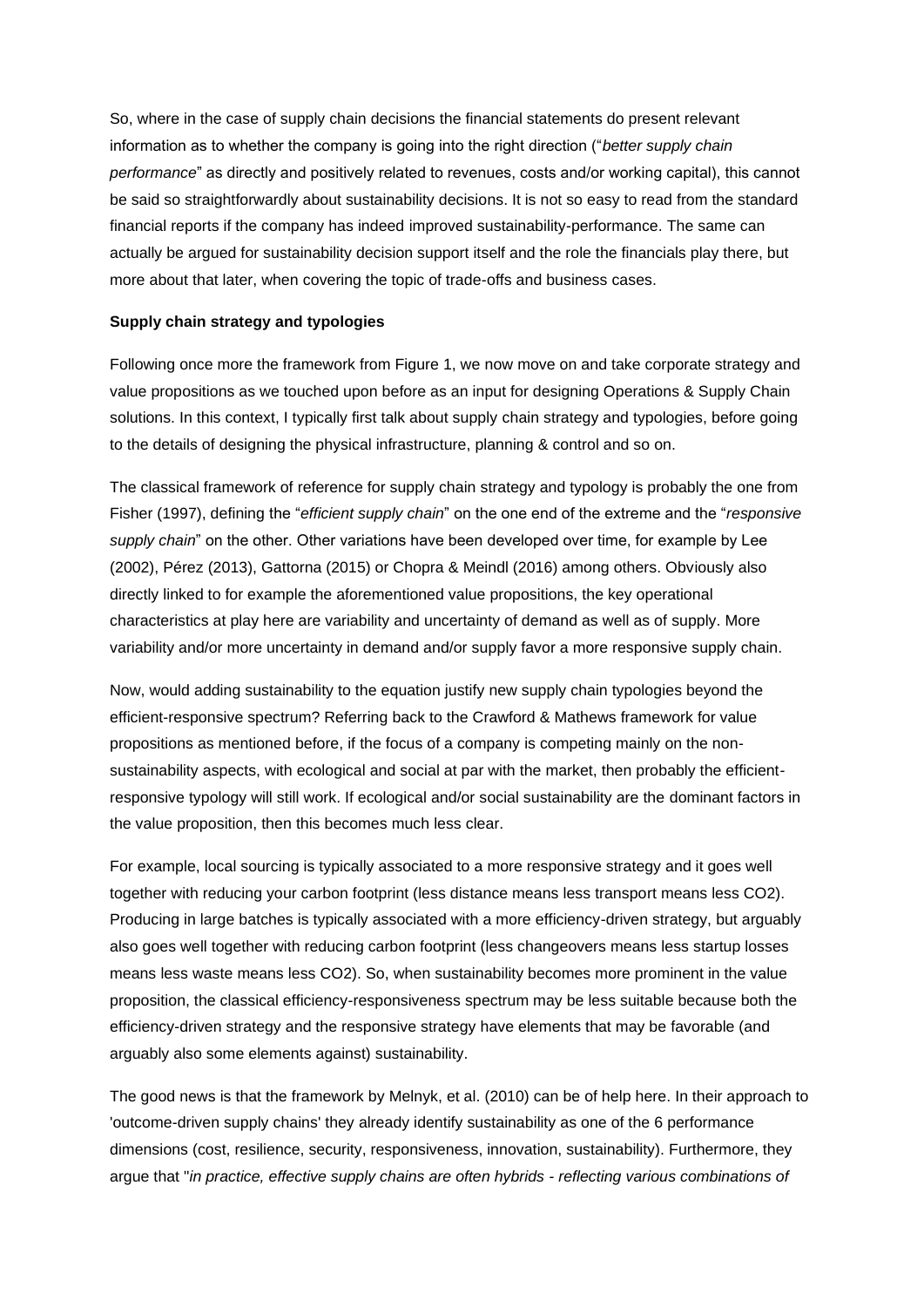*the six*". This would effectively provide a conceptual basis for defining OPS & SCM strategies that include sustainability aspects.

#### **Making decisions in Operations & Supply Chain Management: trade-offs and business cases**

Moving to the next building block from Figure 1, we find the 'physical infrastructure', containing tangible topics like suppliers, production, storage, transportation, distribution, as well as for example physical characteristics of products. For sure, these topics will be affected by increasing concerns about sustainability, but at the conceptual level my current thinking is that these are mainly additional factors to be taken into consideration and not so much factors that will require totally new conceptual frameworks.

However, this seems to be different when we move on to actual decision making about the aforementioned factors and the complex trade-offs involved. Typically, when translating strategy and value propositions into tangible Supply Chain decisions about physical infrastructure, sourcing, inventory policies and so on, many trade-offs occur. The cost-service trade-off is one of the most wellknown of these.

Of course, win-wins may exist, in which service can be improved, while maintaining or even reducing the existing cost levels. In many other cases, however, you can't have it all and there will be a possible downside to an identified upside. A classic example: if I centralize warehousing I may be able to reduce overall cost levels of warehousing and inventories, but on average I will be further away from the markets, thus most likely increasing lead times as well as transportation costs, potentially leading to an impact on customer satisfaction or even loss of sales. So, is this overall a good decision or a bad decision?

Fortunately, in 'classical' Supply Chain trade-off thinking, we would mostly be able to express all of these equations in money in some way or another, thus allowing for relatively straightforward adding up and subtracting in order to come to a final overall financial outcome. Typically, we would call this '*making a business case*': of a specific decision under consideration you list all of the relevant pros and cons you can come up with, then you try to quantify those in money either through simple calculation or through more advanced modelling and then you have a case that can be discussed for the overall OK<sup>5</sup>.

<sup>5</sup> *In practice I see two main issues with these financially oriented business cases, but fortunately, they both have solutions. The first one is how to deal with cases in which the quantification can be understood conceptually and*  can be done technically, but where the exact data as an input to the equation is either not available at all or will take very long to be collected or where collection will be only be possible at a high cost. Typically, we solve this *through making assumptions or developing scenario's.*

*The second issue, in fact one of classical Supply Chain alignment, is how to deal with those cases in which the overall outcome of the business case may be (financially) positive for the company as a whole but where the pros and cons are actually unevenly spread over the various departments involved, thus playing to the benefit of the*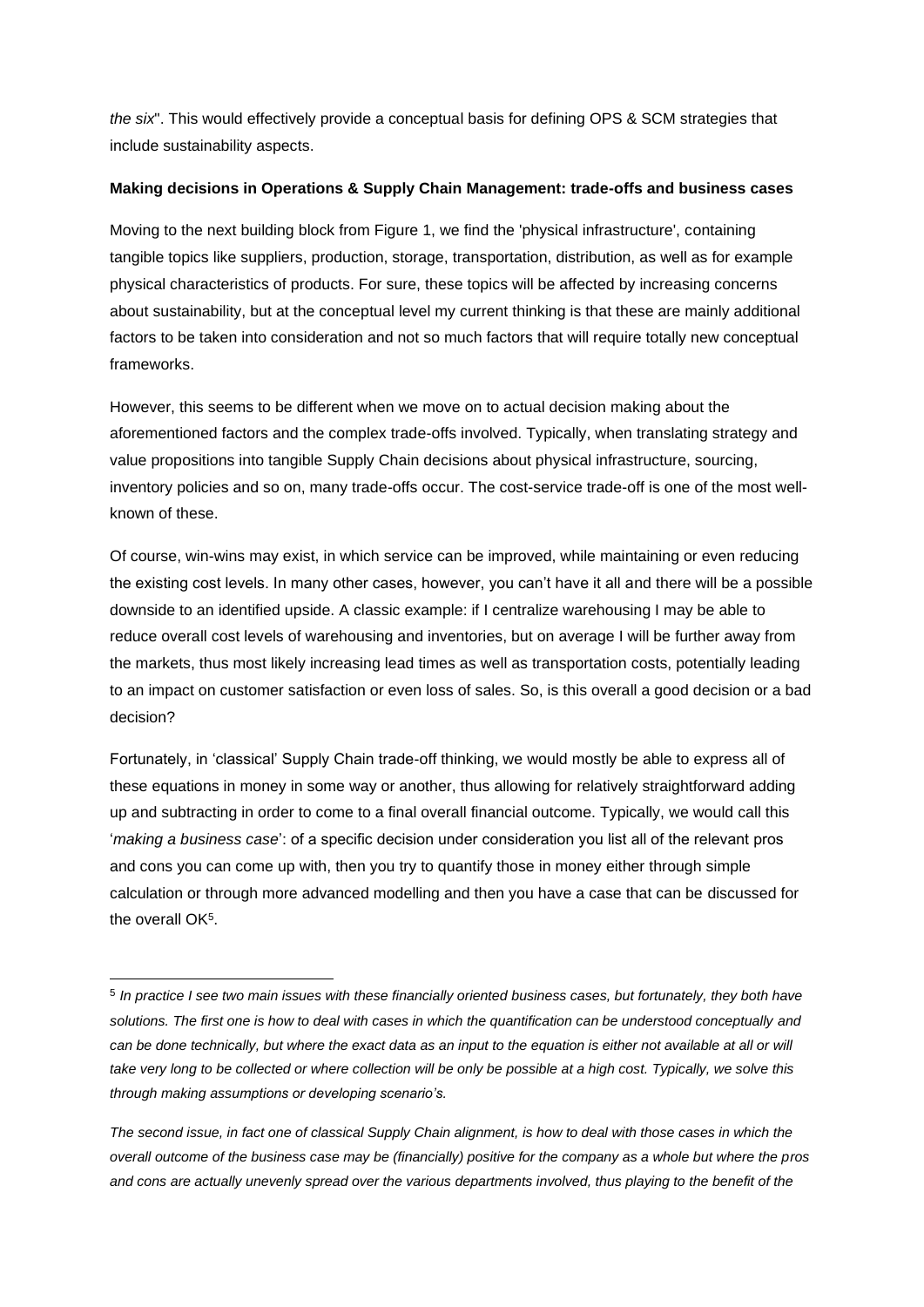

#### *Figure 3: example of a financially oriented 'business case' template*

For me, the skills and techniques of making business cases are a standard part of any Operations & Supply Chain training, not only in terms of explaining it conceptually, but particularly also applying it practically. First of all, addressing trade-offs and business cases increases the awareness and sensitivity of participants towards the topic and secondly, knowing how to actually create a compelling business case for a potential decision is a very useful skill to master.

All in all, the traditional focus in Supply Chain decision making and in dealing with trade-offs has been on the financial bottom line, in other words mostly on the 'Profit' of the 3 P's. So, if we now have to add the P's of *People* and *Planet* to the equation, will the simple principle of the pros & cons and financebased business case still be a practical way for decision making or will we then run into barriers, for example in data collection or in being able to express everything in financial terms? And if so, what can be done to deal with these issues, to what extent do other solutions already exist? Which additional complexities may arise, for example related to alignment between departments, as is currently done in S&OP / IBP processes?

#### *Solving 3P-trade-offs: what could a 3P-business case look like?*

If traditional business cases center around expressing the potential impact of a decision through the financial dimension, then probably that is because the traditional focus of companies has been on

*targets of some departments, but against some of the others. Processes of alignment like Sales & Operations Planning (S&OP) or Integrated Business Planning (IBP) have been developed and introduced in an attempt to provide a platform to discuss such asymmetries in a productive way.*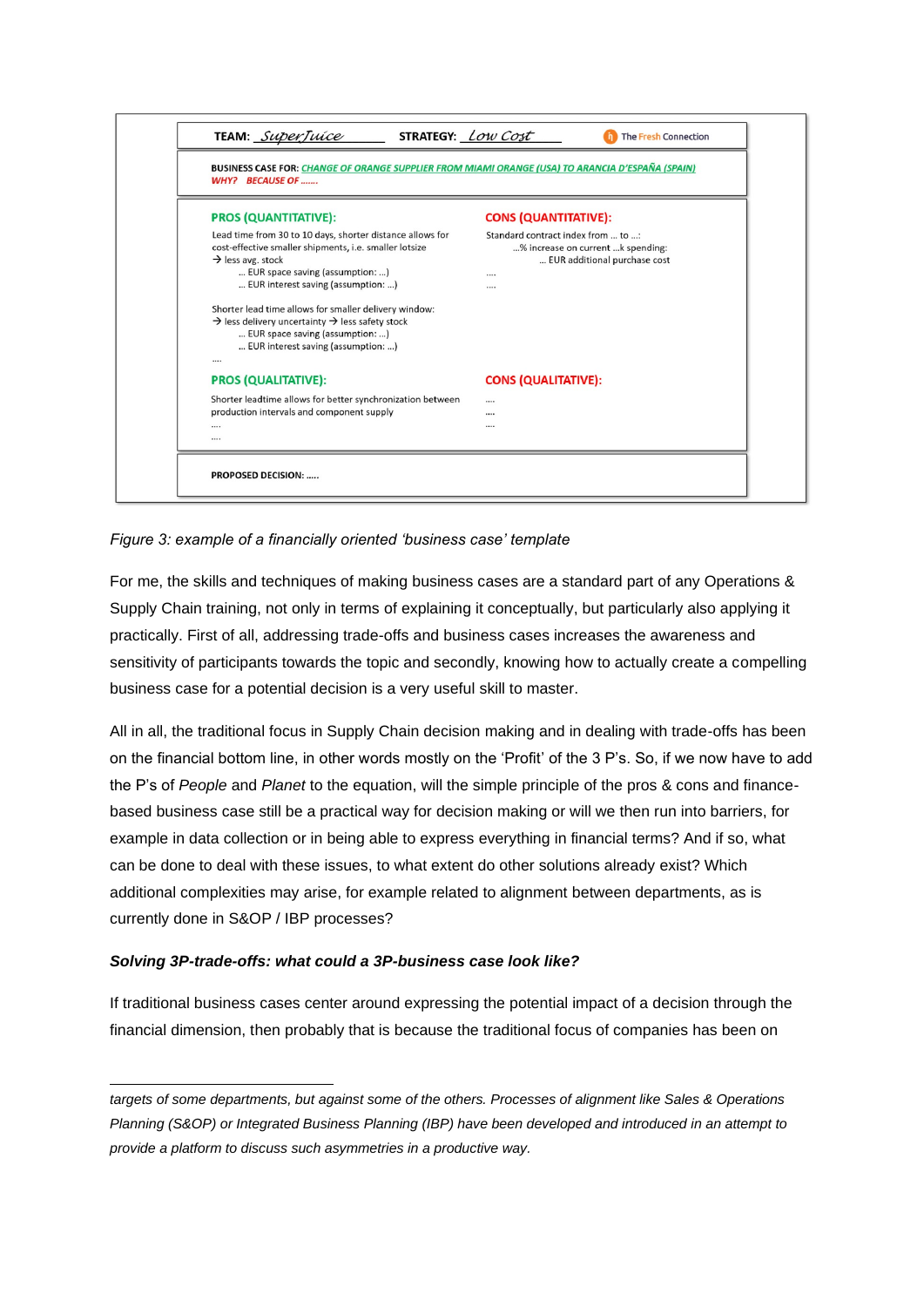financial profit maximization. Pretty much any decision contributing to higher profits for the company and within legal and ethical boundaries would then be a good decision $6$ .

Following the spirit of the Triple Bottom Line, this focus should then shift to expressing impact on three dimensions, leading to triple bottom line optimization. But what does that actually look like, how to make a 3P-business case? So far, I have found some very different angles to the topic, which I want to address in the following paragraphs.

#### *Sustainability as instrumental to business success: people / planet as business opportunities*

In part of the business-oriented sustainability literature, the starting point is how firms can benefit from addressing societal concerns (for example Porter & Kramer's concept of Shared Value of 2011, Gao & Bansal, 2013). Central in many of these approaches is that sustainability is instrumental to a company's financial results, clearly looking for business opportunities in which win-win(-win)'s between the 3P's can be established. If such win-win(-win)'s are the starting point, then arguably business cases as a decision making instrument are slightly less relevant, because who would really need a business case if each of the P's ends up gaining anyway. Who could be against such a decision?

Another perspective related to instrumentality that can be observed is one in which the P's of People and/or Planet can or will only be applied under the condition that Profit is also satisfied. In other words, sustainability is fine, but only if it makes business sense, either through savings, improved customer offerings, obtained tax advantages, or similar. Again, in a way, sustainability as a business opportunity.

Generally speaking, it seems to me that if instrumentality is the central thought, then a 3P-business case should ultimately enable financially oriented decision making. So, how can we do this? I'll come to the complexities of that in a moment.

But first a little, but relevant side step. Although conceptually attractive, criticism towards the line of thinking of instrumentality also exists. First of all, some critics argue that the advocates of Shared Value assume win-win(-win)'s a bit too easily as an omnipresent starting point. According to these critics, in practice many situations may actually present win-win-lose cases, or lose-win-win, and so forth, and they say Shared Value doesn't really cover such realities, as for example argued by De Los Reyes, et al (2017) and Beschorner & Hajduk (2017). Seen from the perspective of complex Sustainable Supply Chain trade-offs, I would argue that particularly these non-win-win-win cases are the ones which require the proper approaches and tools for their satisfactory resolution.

Secondly, some critics question why sustainability should merely be seen as instrumental to a company's profits, in other words, to consider that sustainability is 'just' a means to a (financial) end.

<sup>6</sup> *Yes, I know that unfortunately there are plenty of cases in which even these legal and ethical boundaries haven't been respected. Although I haven't done research into this particular topic, for the moment I would still like to believe that most companies have complied with such boundaries and that in the future due to 3P- and ESGpressure it will become much more difficult to get away with non-compliance.*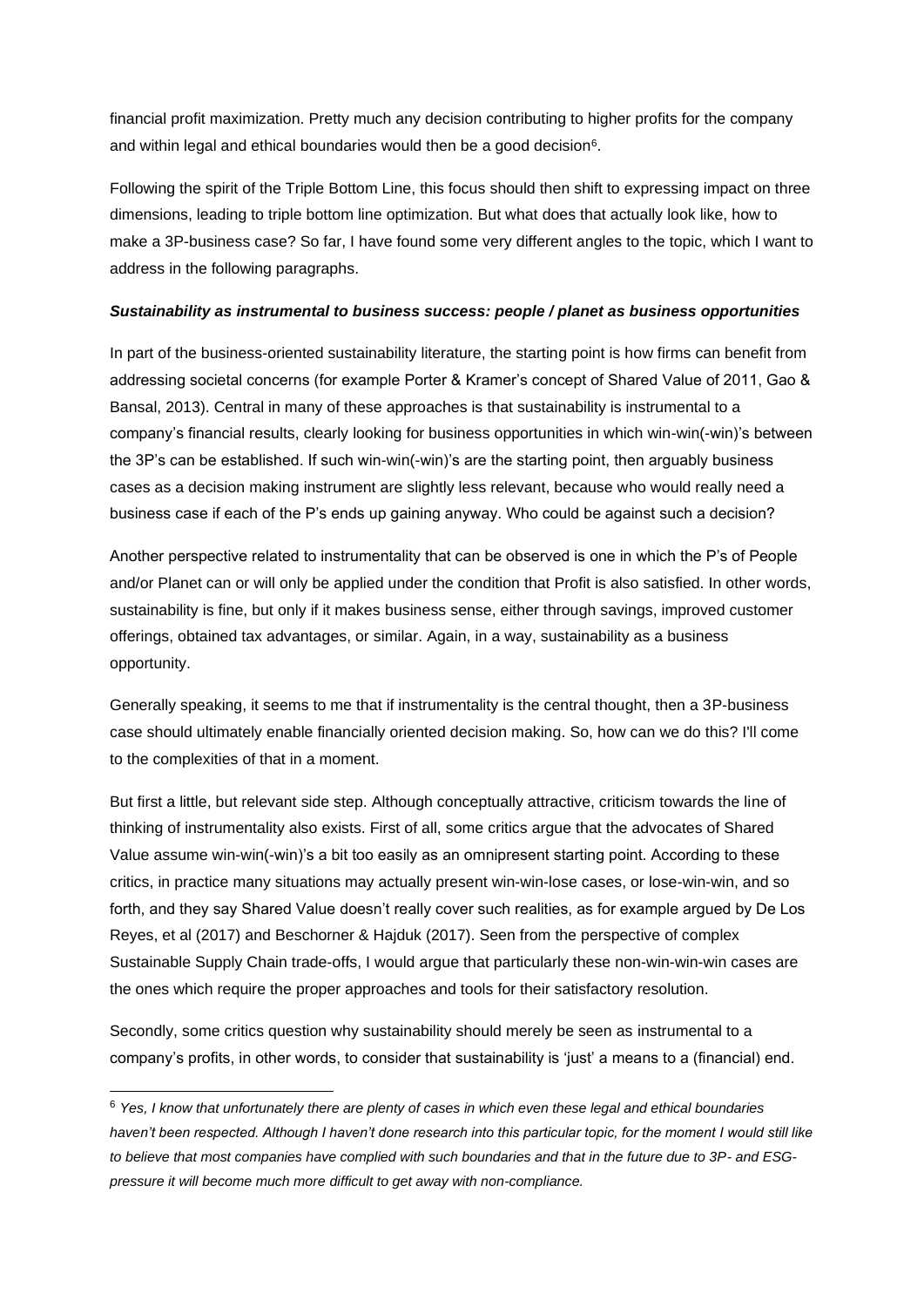They argue that sustainability is too important a topic to only see it as a means for companies to become more profitable. As Hahn & Figge (2011) state: "*Trade-offs between environmental, social, and economic aspects must be solved without any systematic predominance of any of the dimensions of sustainability*". In a 2017 article, co-authored with Pinkse and Preuss, they even go a step further, talking about 'an emerging paradox perspective': "*a paradox perspective on corporate sustainability explicitly acknowledges tensions among different desirable, yet interdependent and, at times, conflicting sustainability objectives. […] Moreover, a paradox perspective creates leeway for superior business contributions to sustainable development because it regards environmental and social concerns as an end in themselves, not just as a means to the end of profit maximization*".

From my perspective this leads to two interesting, fundamental and, I think, currently still unsolved debates. First, if sustainability may be prioritized over profitability, we accept that there can and will be specific cases in which People and Planet simply go before Profit. Conceptually this is not a problem, but practically speaking, to what extent would accepting a financially lossmaking decision work in a corporate context?

Second, it seems to me that by stating that sustainability is too important to be seen as just instrumental, we run into the risk of mixing different levels or horizons of which it is not so clear (yet) how they can be reconciled:

- 1. the macro level of planet and society and the micro level of company policy and company sphere of influence. I can perfectly understand that people see sustainability as a gigantic planetary challenge which is indeed too important to leave it up to company profitability as the main decision criterion. But to what extent can such a macro issue of general ecological and societal wellbeing always be aligned with the micro challenge at the company level of financially sustaining your business and avoid going bankrupt under ever increasing competitive pressures? Practically speaking, how would that work in strategic, tactical and operational (supply chain) decision making, especially in those lose-win-win cases?
- 2. the generally much longer term horizon of 'impact' versus the much shorter / medium term horizon of financial results. Also here, the rationale can certainly be understood, but it's not so clear how to make this work practically. Doing something sustainable now which results in a direct increase of the short-term costs, but with the perspective of a long-term impact doesn't really fit with the way we do the bookkeeping nowadays. Potentially, we should consider the expenses in such cases as an investment rather than as a cost, as argued by Mayer and Roche (2021). What is less clear, though, is how for example a concept of depreciation as used in the context of investments on the balance sheet can be applied to sustainability costs, which are taken directly? I'm by no means a financial expert, but it seems to me that some work still needs to be done here to clarify how we could make this work in a convincing way.

Seen in the light of these complex sustainability trade-offs, there would obviously be important implications for the way we would need to build our 3P-business cases. As states Müller (2021): "*The addition of ecological and societal concerns to the entrepreneurial goal function may relativize the*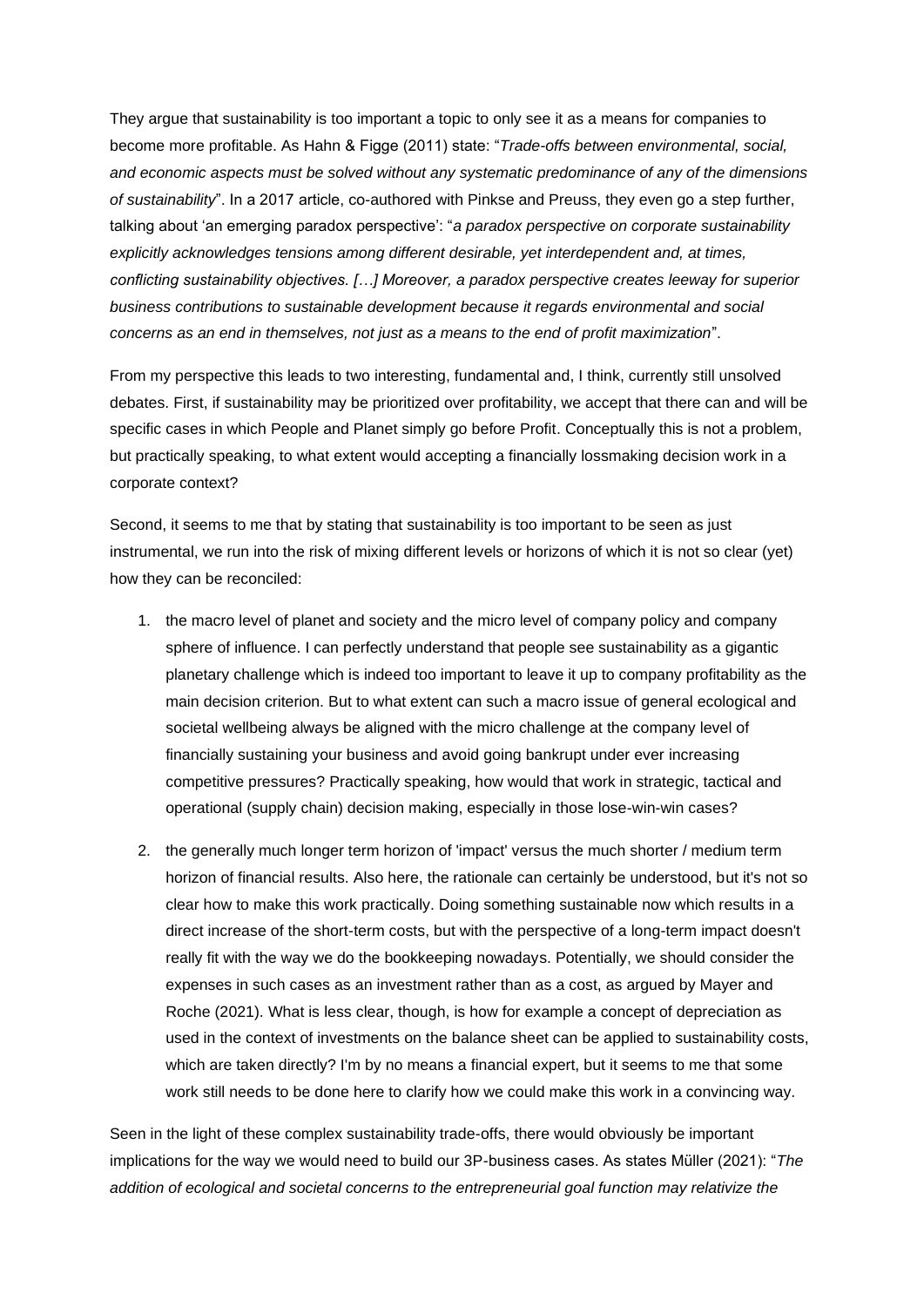*dominance of financial ratios, but by no means the need for rational and inter-subjectively comprehensible decision making. Rather, the balancing of economic goals and other goals requires that the latter are consciously and systematically integrated into one corporate management and rendered measurable. This is not a matter of documentation after the fact, but of adopting a forwardlooking perspective – a challenge that many current practices in sustainability reporting with its focus on past events do not fulfil.*"

How to achieve this, then?

#### *Quantifying People & Planet?*

I already briefly mentioned that companies have been reporting on their sustainability efforts for some years now, for example in the add-ons to their Annual Reports, in press releases and in dedicated sections on their websites. Over time, partly under pressure from governments, the investment world and other stakeholders, more structured and independent initiatives for sustainability reporting are emerging. For the moment, it seems that most of those do seek quantification of the various sustainability dimension reported on, but in most cases each dimension does carry its own unit of measure, making 1:1 impact comparison between different variables very difficult, if not impossible.

Some examples of concepts and frameworks I have come across while searching for quantitative approaches to express sustainability and which I've read with great interest are the following (warning: please note that the listed examples come from a variety of backgrounds and were not all created with the same objective in mind, so they are diverse in nature):

- **Measuring Stakeholder Capitalism**, WEF (2020). Backed by accountancies EY, PwC, KPMG and Deloitte, builds on earlier initiatives such as Global Reporting Initiative (GRI), Integrated Reporting (IR), Sustainability Accounting Standards Board (SASB), as mentioned below in the list below. Does address a wider scope of sustainability variables, but does not express all in financial terms<sup>7</sup>;
- **GRI.** GRI (2020) presents reporting standards for the Economic, Environmental and Social dimensions of a company. Not necessarily aimed at sustainability reporting as such and most indicators are topic-specific, not all in financial terms;
- **Integrated Reporting.** As captured by the International Integrated Reporting Council (e.g. IIRC, 2013), proposed the 6-Capital model, expressing performance not only in Financial Capital, but also in manufactured, natural, human, intellectual and social and relationship capital;
- **SASB (n.d.)** A fundamental contribution by SASB is bringing the notion of "materiality", known from basic accounting practice such as the Generally Accepted Accounting Principles (GAAP)

<sup>7</sup> *Please note that criticism about the concept of Stakeholder Capitalism in general also exists, as expressed for example by Bebchuk & Tallarita (2020).*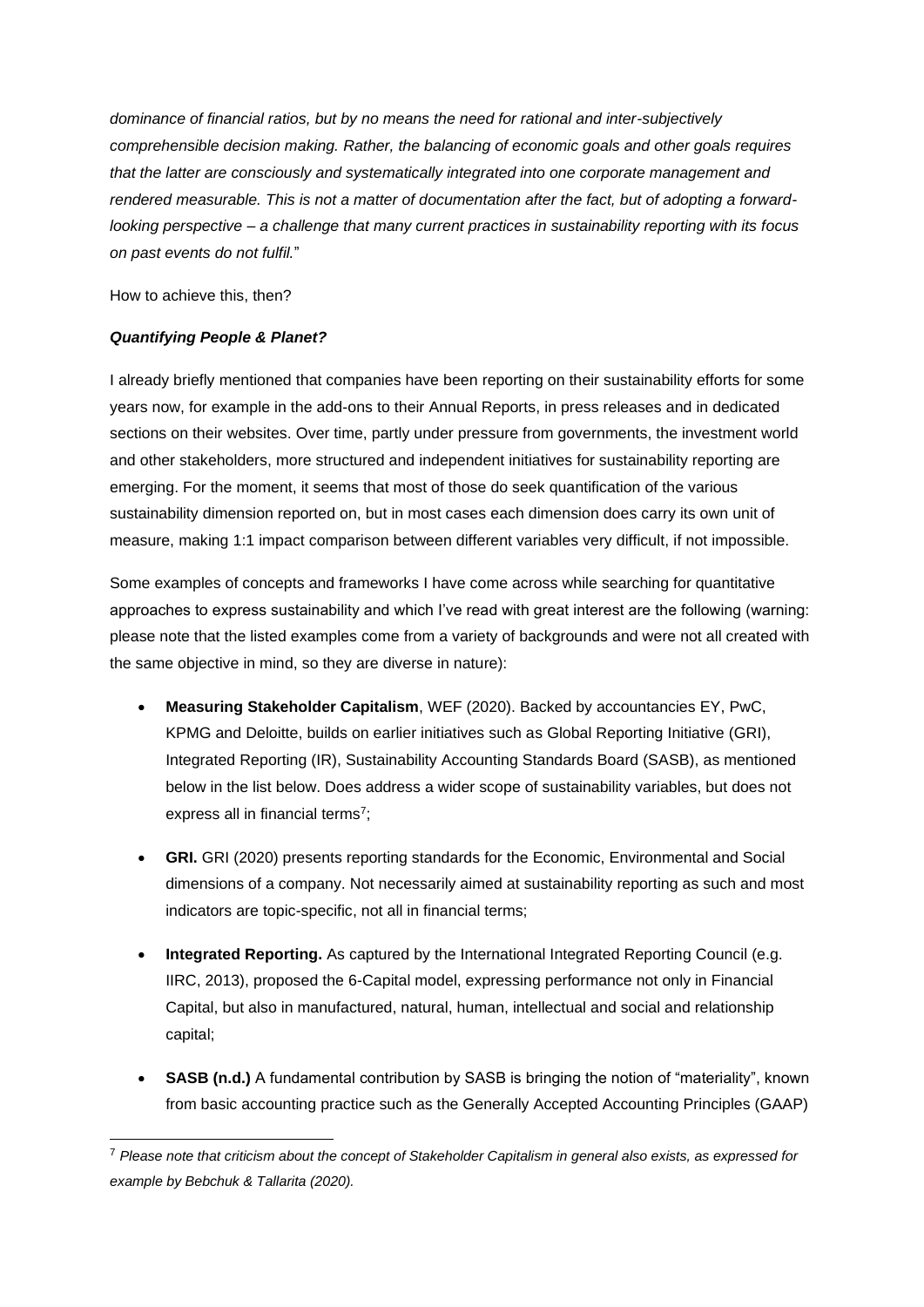to sustainability: only report on those topics which are relevant and impactful enough to truly matter. In addition to providing a basis for putting priorities, materiality should also provide criteria to avoid greenwashing, i.e. to avoid reporting on irrelevant matters with the objective to look good in the eyes of stakeholders (for example the cocoa trader proudly announcing the installation of solar panels on the roofs of their Global Headquarters, rather than talking about deforestation and labor conditions at farms related to the production of cocoa) $8$ ;

- **ESG Rankings** (e.g. MacMahon, 2020). ESG rankings are typically based on an ESG-risk profile created about the companies in question. Creating such rankings ultimately requires some sort of numerical support on each of the ESG-dimensions. However, like other types of audits they do seem to work, at least partially, on the basis of qualitative questionnaires and interviews;
- **ESG Strategy Map.** Developed by the Balanced Scorecard's Robert Kaplan, together with David MacMillan (2021). Building on Kaplan & Norton's original strategy map, now also including performance indicators for People & Planet. I think that its merit is that it does create a relatively simple, coherent and integrated view from each of the 4 balanced scorecard's dimensions, but still most indicators are topic-specific and not all in financial terms;
- **Triple Triangle.** By Desmet in a recent essay (2022), building on his concept of the Supply Chain Triangle® of service, cost and cash by adding a People triangle and a Planet triangle. Even though it doesn't aim at true (financial) integration of the 3 P's, the triple triangle does contribute to creating transparency and awareness, as is also stated in the essay: "*Even if it is hard to come to conclusions on all three dimensions, just listing them broadens the thinking process*";
- **TruePrice™**. Created by TruePrice Foundation and the Impact Institute (e.g. TruePrice, 2020). Its basic idea is to try and express the so-called externalities caused by a company's activities, such as environmental or social damage, in financial terms in order to add those to the going market price, thus coming to a 'true price'. I do find this a very interesting approach, although its added value is maybe more related to increased awareness of direct company stakeholders and the wider general public and for the moment less in the support of specific corporate decision making. For me, this is another example where the aforementioned macro and micro dimensions may mix: as long as the macro externalities are not paid for by the customers of the (micro) company, then the value of the true price for company decision making may be fairly limited (as said, even though the obtained insights may prove a very powerful instrument towards the company's stakeholders);
- **Opportunity costing.** As suggested by e.g. Hahn & Figge (2011). They present an attempt to find a quantitative and financial methodology for a 3P-business case, using the principles of

<sup>8</sup> *Another interesting materiality map, this one linking specific industries to the SDG's can be found in WBA (2019)*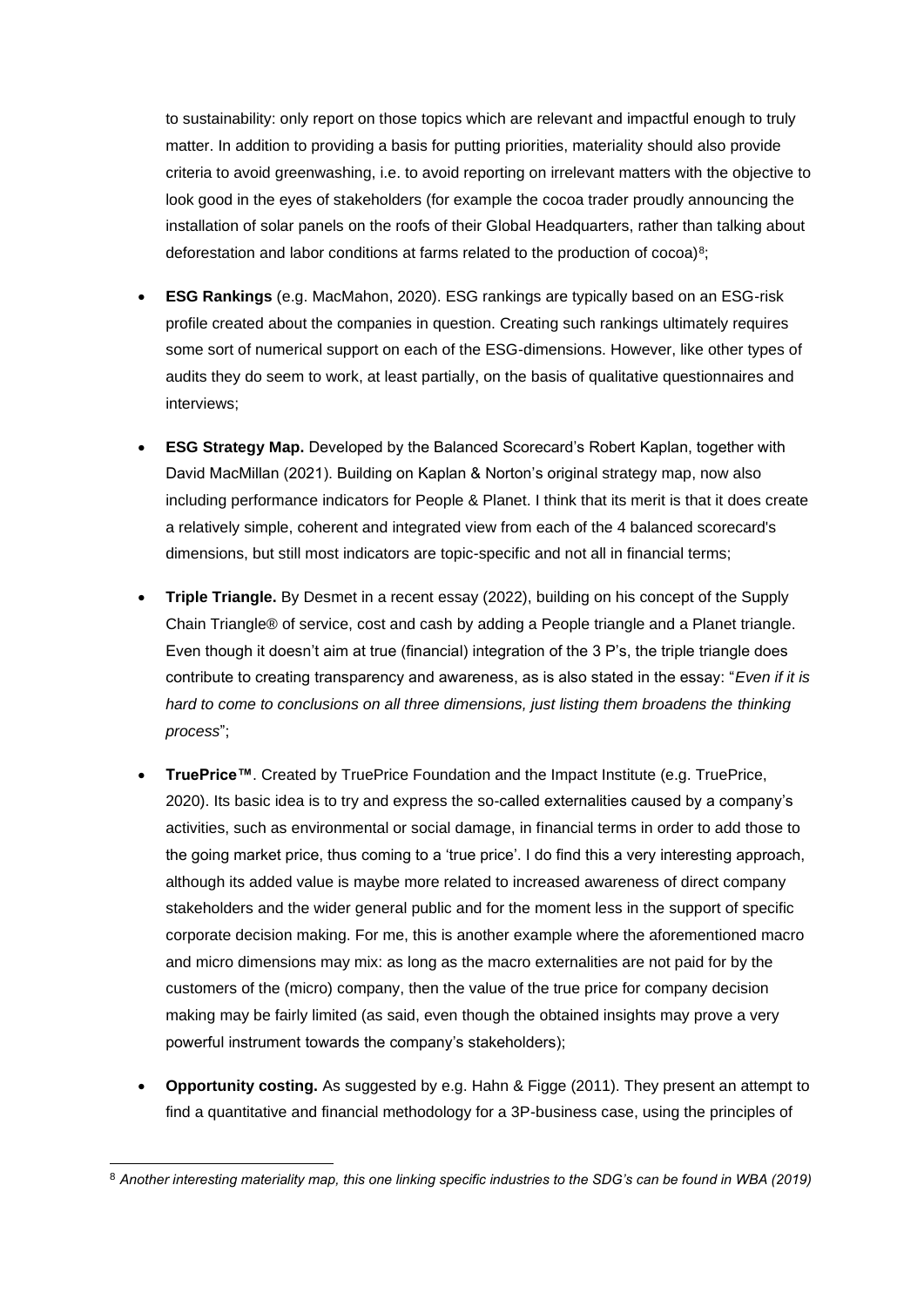opportunity costing. An interesting approach in itself, it is based to a high degree on industry benchmark data, expressing 'the opportunity' against industry average (financial) returns. Data which in practice may be quite difficult to obtain, since it's not mainstream information we're talking about (at least not yet). In addition, it is not so clear to what extent the concept of 'materiality' can be incorporated, thus giving proper weight to the more important sustainability factors;

- **VBA Disclosure concept for material sustainability matters.** Created by the value balancing alliance (e.g. VBA, 2021), made up of a group of companies. Does present an attempt to come to an integrated financial approach, highlighting per topic the consequences in terms of Opex, Capex, value to society and value to business. The basis for the calculations still poses a large challenge, but the merit of the approach is that it puts (backward-looking) sustainability performance measurement in the perspective of risk and opportunities, leading to (forward-looking) strategy and target setting;
- **Hierarchy between the 3 P's.** The Stockholm Resilience Centre have created many interesting reports and graphical representations of sustainability related topics. Particularly in the context of the 3P business case and the challenge of priority settings and decision making, it find it interesting to highlight their view of 'hierarchy' between the 3 P's: biosphere is the basis of everything (Planet), on this planet we live as societies (People) and our economy is one of the elements of society, with businesses as part of that (Profit). See for example their so-called [SDGs wedding cake](https://www.stockholmresilience.org/research/research-news/2016-06-14-how-food-connects-all-the-sdgs.html)<sup>9</sup>. A logical next step, then, is to deduce that trade-off resolution and decision making should most likely also take this hierarchy into consideration. In a different way, Barnett et al (2021) in a recent article in Stanford Social Innovation Review, also call for always putting planet (and people) first: "*[...] by following a business case rationale, firms typically put economic objectives above environmental objectives. Thus, the business case distracts corporate sustainability from the enormity of environmental crises that require more significant actions on a wide range of environmental issues.*" Indeed interesting thinking, and in fact totally comprehensible, but still, this hierarchy-thinking for me also links to the points of macro & micro and long term & short term I mentioned before: to what extent is it realistic, or even feasible and viable, to expect an individual company at its micro level to always put the macro levels of planet and people above profit and business continuity? And how can long term macro ecological and societal benefits be justified by taking short or medium term losses at the micro company level? Does it ultimately depend on a company's strategic positioning or what they have defined as their Purpose? Will all of a company's stakeholders actually buy into that? My impression is that these are still unanswered questions.
- **Purpose-led decision making.** A bit of a different approach is actually argued by Edmans in his 2020-book 'Grow the pie': "*Crucially, the pie represents social value, not profits - profits are*

<sup>9</sup> <https://www.stockholmresilience.org/research/research-news/2016-06-14-how-food-connects-all-the-sdgs.html>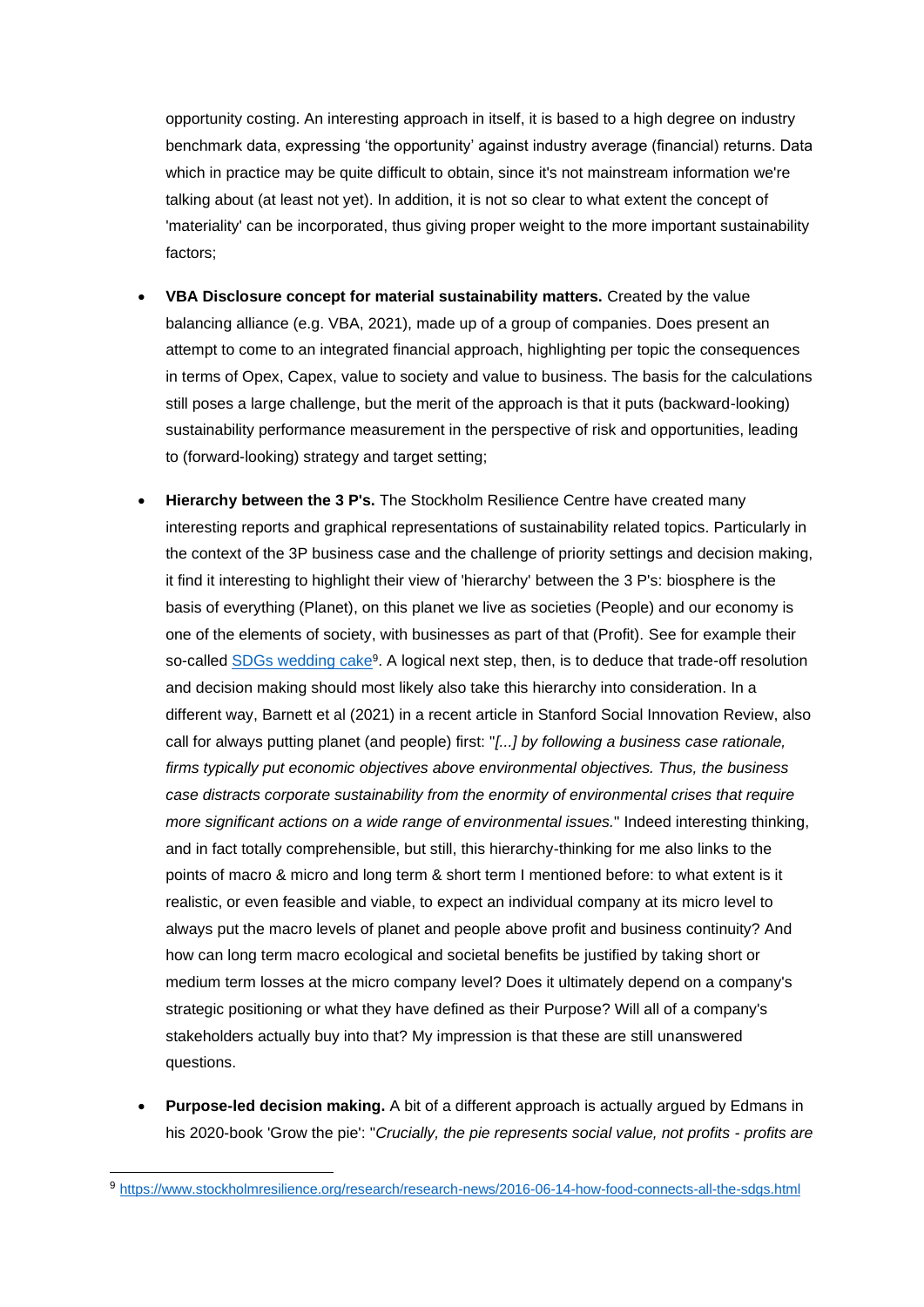*only one slice of the pie. A pie-growing company's primary objective is social value, and it views profits as a by-product. [...] the power of the pie-growing mentality is that it replaces calculations with principles, providing practical guidance for decision-making under uncertainty"* and *" pie-growing companies make decisions with judgment rather than calculation. The clearer the purpose, the easier it is to judge if an action will further it*". A very interesting line of thinking and definitely something to explore further, although I still wonder if this would solve all of the win-win-lose cases satisfactorily.

The list above by far does not contain all sources I have found in my search into ways for measuring or quantifying sustainability and I'm well aware that the ones mentioned are diverse in nature, objectives and approaches, which may actually cause confusion to the reader (as it did to me, in fact, when I did the research). In fact, this also captures to a certain extent where we stand right now at this moment in time, because it seems that with every ongoing week, new approaches pop up, adding precisely to the confusion. It's about time we get our act together and settle on how we want to approach this...

In any case, in the quest for what the 3P-business case could look like as an instrument for sustainable supply chain decision making, I have the feeling that even those approaches that propose explicit financial quantification don't give a sufficiently practical basis for the 3P-supply chain business case (yet?)<sup>10</sup>.

Also interesting in this respect to observe the following remarks in the article by Hahn & Figge (2011): *"This brings up at least two fundamental concerns with regard to covering corporate sustainability using this approach, namely (a) the treatment of qualitative sustainability aspects and (b) the quality and suitability of quantitative data. […] We believe that it is very unlikely that there will ever exist a single approach that will cover all aspects of a complex and multifaceted notion such as sustainable development.".* 

Seems to me that in the 10 years since Hahn & Figge wrote this, we have advanced a lot in sustainability measurement and reporting, but indeed we still haven't achieved to develop one overarching quantitative, single approach for integrated 3P-decision making.

#### **Temporary solution: quali & visual?**

So, what has become clear to me so far in the quest for the 3P-supply chain business case is that we're not in the position yet to make a purely financially oriented 3P-business case. However, I think that at the same time it's fair to say that many people are probably not even familiar enough with

<sup>10</sup> *A similar discussion comes to mind for trade-offs of even a different order: the quantification of 'value of human*  life', for example in relation to triage, or when evaluating the costs of medical treatments paid by public health *systems. The concept of "qaly" (quality-adjusted life year) has been introduced, but as you can imagine, judgment, perception and even ethical and moral aspects form a large part of the discussion. Very likely, that this would also be the case in discussions regarding sustainability aspects.*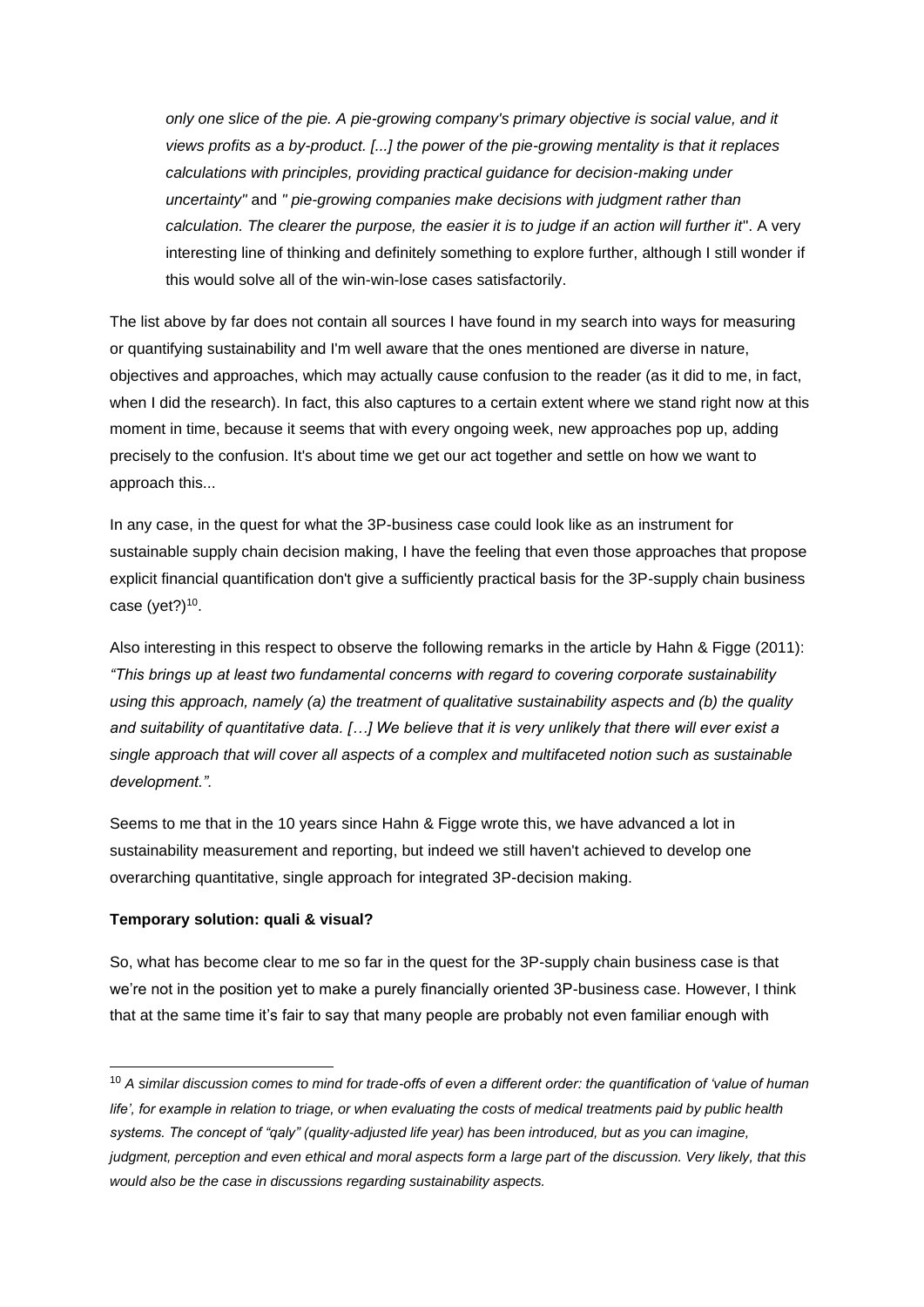"sustainability trade-off thinking" to even elaborate such business cases productively. It's not only about the tools, it's also about the awareness and thorough understanding of the topics we're talking about.

Maybe for the moment it's already a big step forward to work on the awareness first: what are the pros and cons of certain supply chain decisions, not only in terms of the financials, but also in terms of social and ecological aspects? In order to make a small step in that direction, I've been experimenting a bit recently with the graphical form of the radar / spiderweb diagram.

My idea is to express the relevant aspects on each of the 3 P's for a specific business. Then add a zero-line in the middle of the spider-web, expressing the benchmark AS-IS situation so that both the consequences for the better and those for worse due to a certain decision can be expressed. One could envision for example a scale ranging from -5 to +5 for each aspect, with zero being the AS-IS value. The total surface comparison of the spiderweb area of AS-IS vs TO-BE would then express improvement/deterioration in terms of the overall 3P.



*Figure 4: Example of a radar / spiderweb diagram applied to 3P-decision making*

In this thinking, Company Purpose and strategic positioning will then need to provide the basis for defining concrete guidelines. Industry-specific materiality criteria, for example based on SASB standards, can be used as an input to translate this Purpose and strategy to specific sustainability aspects to be included in the diagram, as well as which specific KPI's to use for measuring them.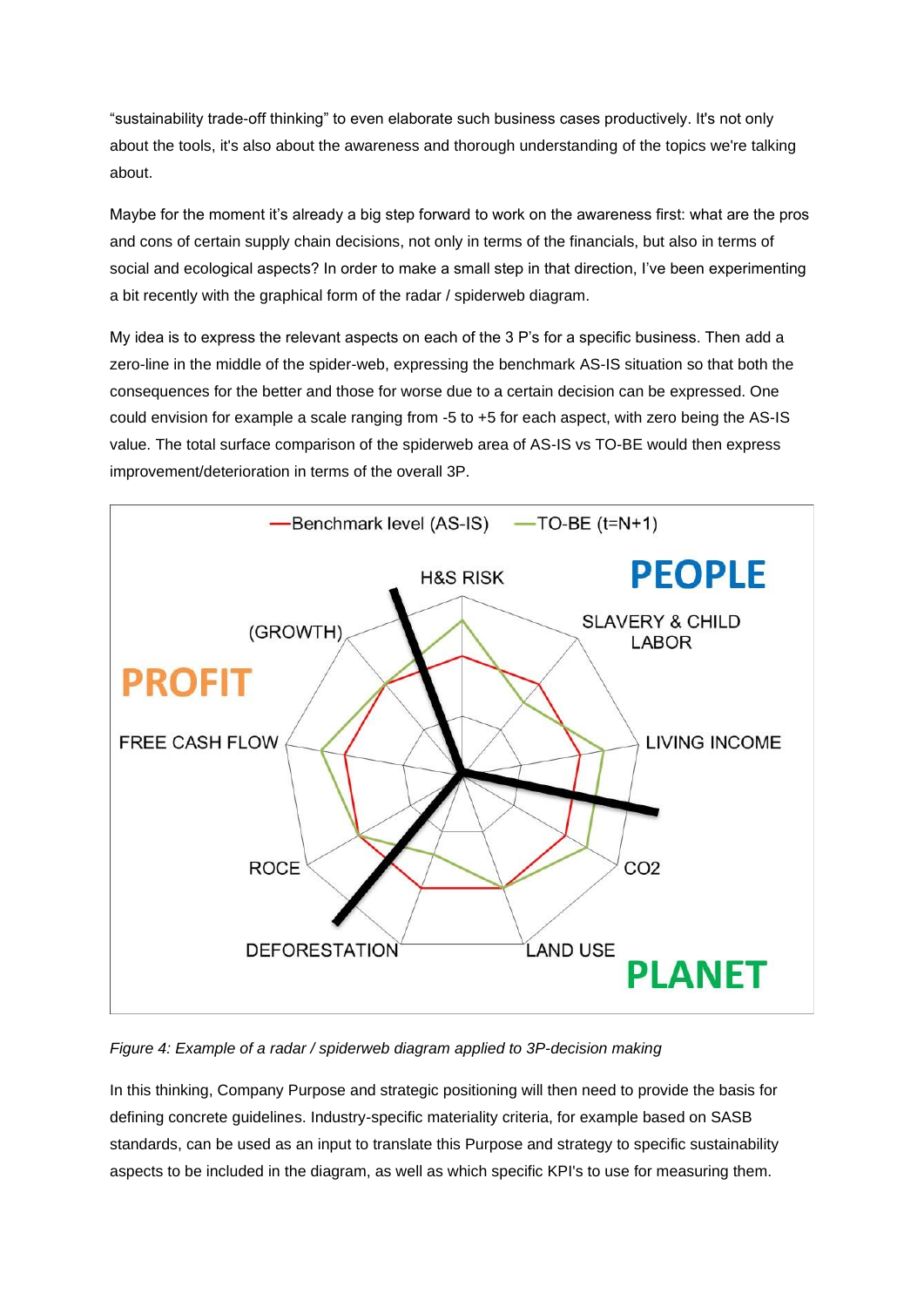Also, it should be made clear how to go about decision making in the case the overall impact for potentially competing decision would be similar. For example "*does a win-win-equal decision with small financial benefit and large environmental benefit receive preference over a decision with a large financial benefit and a small environmental benefit, assuming that the particular decision would leave the social dimension unaffected?*".

Although by applying such a diagram still a degree of subjectivity remains and we still deal with incomparable units of measure ("*what's better, 10.000 kgs of CO2 reduction or one extra job safeguarded?*"), the advantage of this approach is that each aspect can be expressed in its own unit of measure with a reasonably objective expression of improvement/deterioration on this scale of -5 to +5. I know it's far from perfect, but I'm convinced that this approach at least would contribute to basic awareness of each of the 3 P's in supply chain decision making in one overall graphical view. And I believe that is certainly a big and important step forward.

#### **Processes, systems & information and organization**

Some topics from the diagram in Figure 1 have not been covered yet and in order to not make this text even longer that it already is, I will address these more extensively in a future text. However, I do want to at least scratch the surface already a little bit here in this brief section, before moving to the wrap-up of the article.

*Processes.* First of all, there are our S&OP / IBP processes, in my view a topic much related to the decision support tool of the business case. How would this work exactly, would S&OP / IBP require fundamental changes due to the integration of the People & Planet dimensions into decision making? My first thought would be: "*no, I don't see a compelling reason why these concepts as such should change*". What most likely will change, however, is the decision logic within the S&OP / IBP process, for example the criteria to be considered in decision making, which will no doubt be including sustainability aspects in the future (clearly linking to the previous business case discussion and the identified complexities).

*Information & systems.* Referring to the "Information & systems"-box from Figure 1, I would see some reason for concern there. As mentioned earlier on in a footnote, there are ESG-systems popping up everywhere. My feeling, however, is that it's not the systems which present serious issues, but, as almost always, it's the data to populate the systems with. If we don't even agree on how to measure things, then what types of data to collect? And where to find it? And what about data quality? As Sarah Murray described in an article in FT (2021), we're hardly in the position yet to create a coherent set of data across our supply chains even when it comes to the 'obvious' issue of CO2, let alone if we would expand this into other sustainability dimensions<sup>11</sup>.

<sup>11</sup> *In this respect, often the CO2-related terms of Scope 1-3 are used. Scope 1 refers to CO2-emissions due to activities within the own company, Scope 2 are emissions by your energy providers and Scope 3 refers to*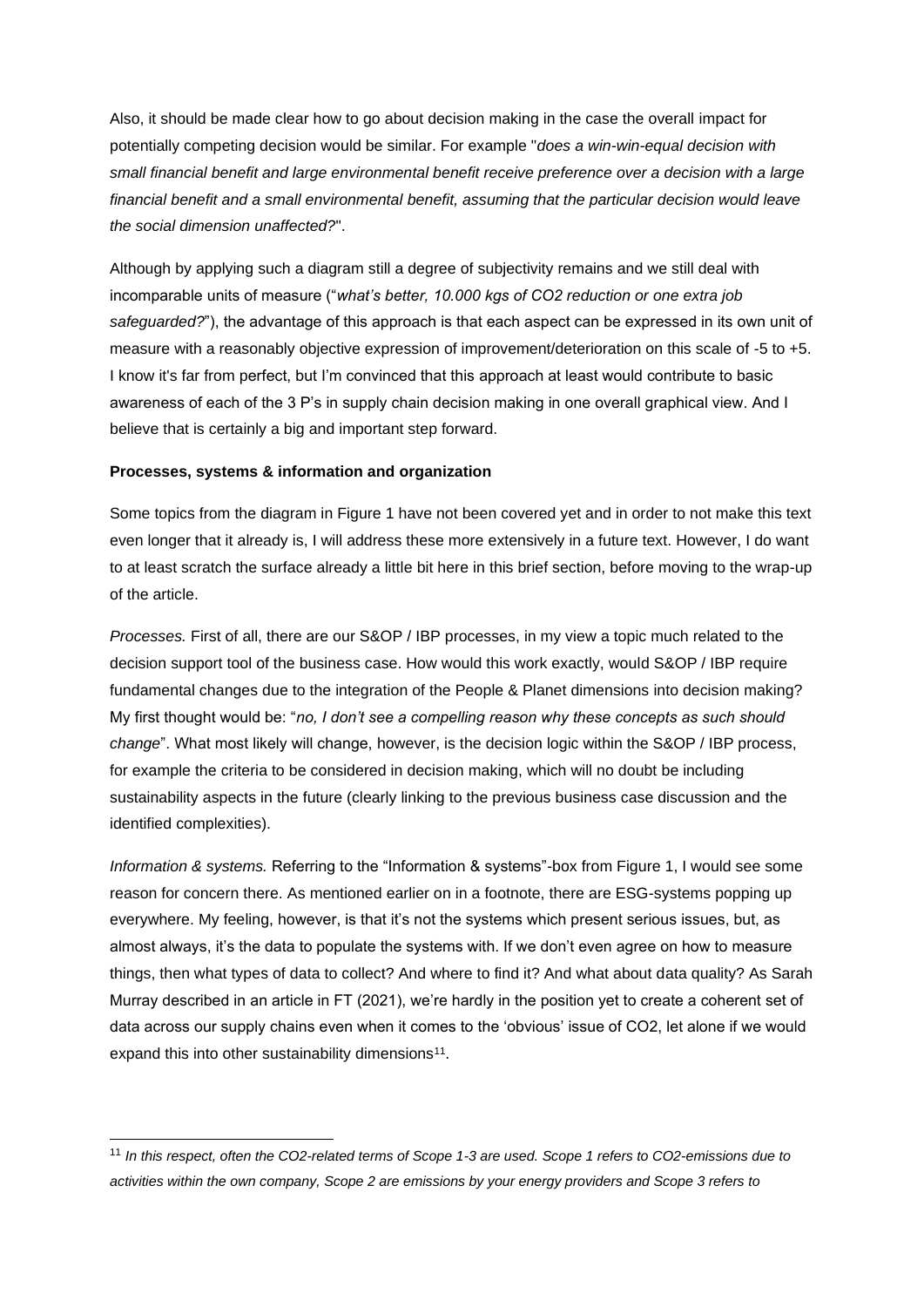And in relation to the increasing amount of voices in favor of automation and the use of AI/ML in supply chain decision making, how would that work? Are such systems able to make 3P-trade-offs in a well-informed and automated way? My current thought is: "*I wonder*", but who knows…

*Organization.* The last building block from Figure 1 is the organization we put in place. Would fundamental changes be necessary here? My first thought would be "*no, why?*". Possibly, more departments would need to be included in the decision making, because our internal sustainability stakeholders will also have to have a voice somehow and therefore the degree of interdependency will likely increase. An additional concern may be to find sufficient people with the right skills and mindset. The 'war on talent' is already visible in many areas related to OPS & SCM and this is likely only increasing if sustainability also enters the equation. In the medium to long term, let's hope that sustainability becomes so engrained in each employee's mind, that it would not need to be a 'separate' concern to address sustainability aspects. Currently, however, probably we should still work a lot on awareness, for example through training or by recruiting people with the desired mindset.

#### **An afterthought about 'impact'**

As an afterthought, and independent from Figure 1's framework, I wanted to briefly address the topic of perspective, or judgment, sometimes even related to personal ideologies or ethics, which is inevitably connected to 3P-decision making and to which we're maybe not so much used in the Operations & Supply Chain area.

This seems relevant to me in the challenge of putting priorities on any of the three P's in case of losewin-win decisions, in other words: which P to sacrifice first in the case of a dilemma, for example "*accepting job losses in one country vs achieving supply security in another?*" or "*growing the business and thus creating jobs vs knowing that growth also implies a larger carbon footprint?*". Actually, even within one P this could happen: "*job losses in one country vs. job creation in another?*" or even *"job losses in one country vs. job losses in another?*". The evaluation of such tough decisions will obviously be influenced by the decision maker's personal perspective and view on the world and life in general, in other words, judgment and bias creep in.

Maybe the overarching concept we're touching upon here is "Impact", where a company's Purpose Statement should make it clear what kind of impact it aims to make. But impact is something we haven't addressed explicitly in the supply chain so far, so maybe it's time to start doing that as well.

And what does impact actually mean? How can it be expressed? And who is performing better: the sustainability champion putting People and Planet well before Profit, but maybe serving a small niche market or the 'eco-efficient' company developing sustainability initiatives always within the objective of making a Profit first, but at the same time bringing those (more modest) sustainability initiatives to a

*emissions from other parties in your upstream and downstream supply chain. I would expect this Scope 1-3 thinking also to arrive to sustainability issues beyond CO2.*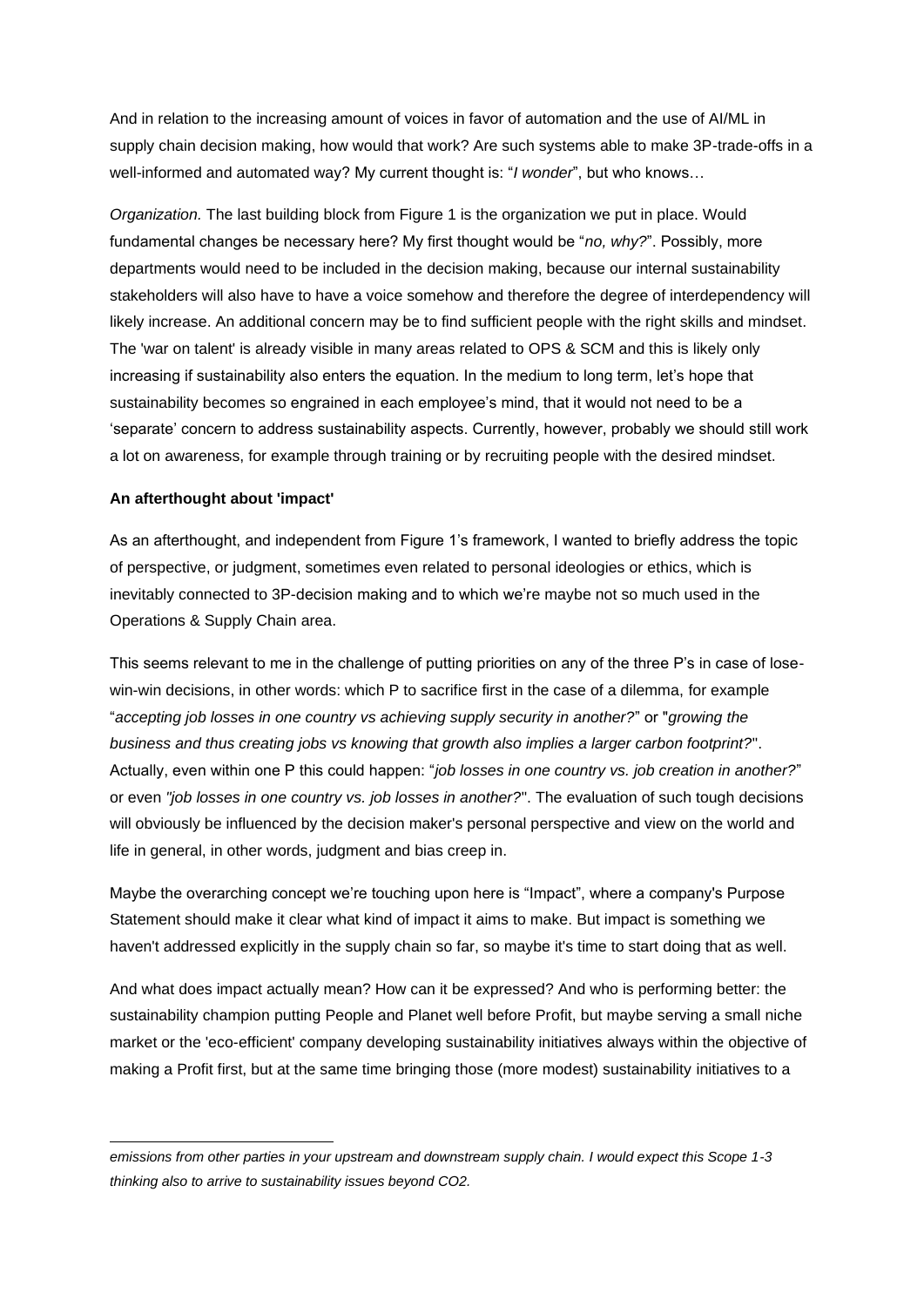huge audience? Think of something similar to the 'low margin-high volume versus high-margin low volume' discussion.



*Figure 5: strategies vs impact (image by E. Haak of Inchainge, inchainge.com)*

To answer these questions, much may actually depend on the (future) market size of 'sustainabilityconscious consumers', which to me seems to be another one of the many unknowns<sup>12</sup> .

### **Conclusions**

Returning to the question I raised in the introduction of this text as to the extent to which the 'conceptual classics' I cover in my OPS & SCM courses and accompanying textbook would still hold within the new context of sustainability and if they are still meaningful or require fundamental changes? It seems to me that the good news is that many concepts and frameworks from the 'classical OPS & SCM' textbooks seem robust enough to allow for adaptation to include aspects of sustainability. At least, that means that the theoretical/ conceptual backbone of my courses doesn't need significant changes in terms of content... pfew...

At the same time, starting with the challenge of the 3P-business case, there are many unanswered questions as well. Some of these actually don't have so much to do with the frameworks as such for describing and capturing Supply Chains, which was the main focus of this text, but maybe more with what the future Sustainable Supply Chain would look like and if existing common decision logic within the given Supply Chain frameworks may need a change.

<sup>12</sup> *Interestingly enough, it seems evidence is contradictory: some studies about willingness to pay a premium for sustainable products indicate a high percentage of people who would indeed spend the extra buck for more sustainable things, whereas other studies stating the question as 'would you buy the sustainable product if a cheaper, but less sustainable product would be available' indicate fairly low percentages switching to sustainable.*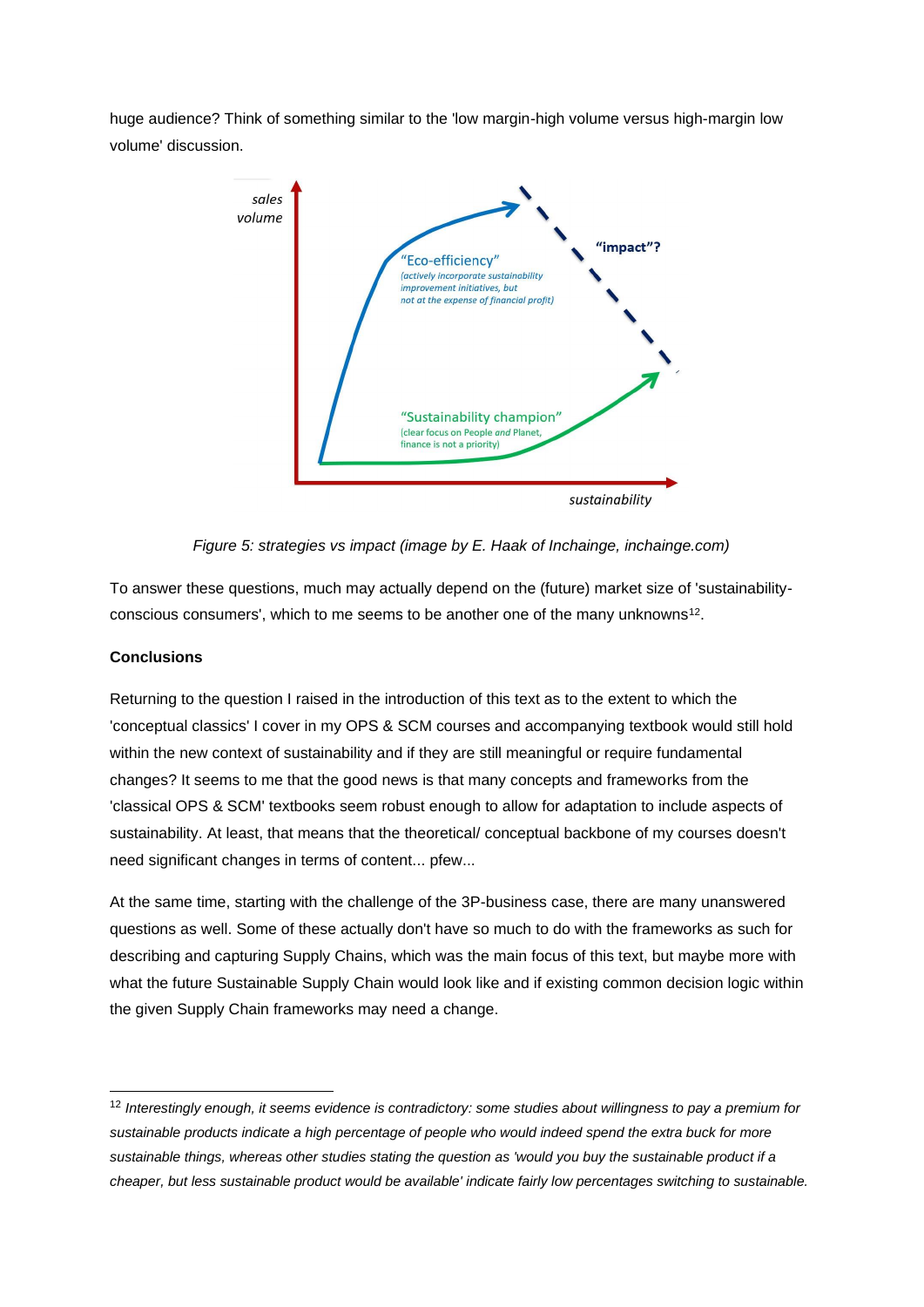For example, it's probably not the concept of S&OP / IBP itself that may need to change, but additional stakeholders may be included into it, as well as the decision criteria may change to include People and Planet. And the time dimension may need a revisit: if we start considering sustainability impact in our supply chain decision making, should we then deal with longer time horizons to estimate such impacts and for determining the 3P-payback time for a certain decision? The same may be true for the scale dimension, which is often so crucial in competing for financial profit, will scale still be as relevant as we start including Sustainability, do scale and sustainable match and if so, how?

There's definitely still a lot of work ahead of us, or as I use to say to my students in my classes: "*we need a lot of supply chain brain in the future to help find practical solutions for all of these practical challenges*". And in my opinion, that's good news for all of us working in this fascinating area!

So, let's first work on making people aware of the many sustainable supply chain choices and dilemma's and in the meantime, let's do our utmost to come up with concrete tools and techniques and feasible and viable ways to collect the required reliable data, as well as a sense-checked set of sustainable supply chain decision rules, in order to truly be able to "*Juggle the 3P's*".

To be continued...

Ed Weenk, January 2022.

*(note: many thanks to Andrea Sordi and Egge Haak for their insightful feedbacks!)*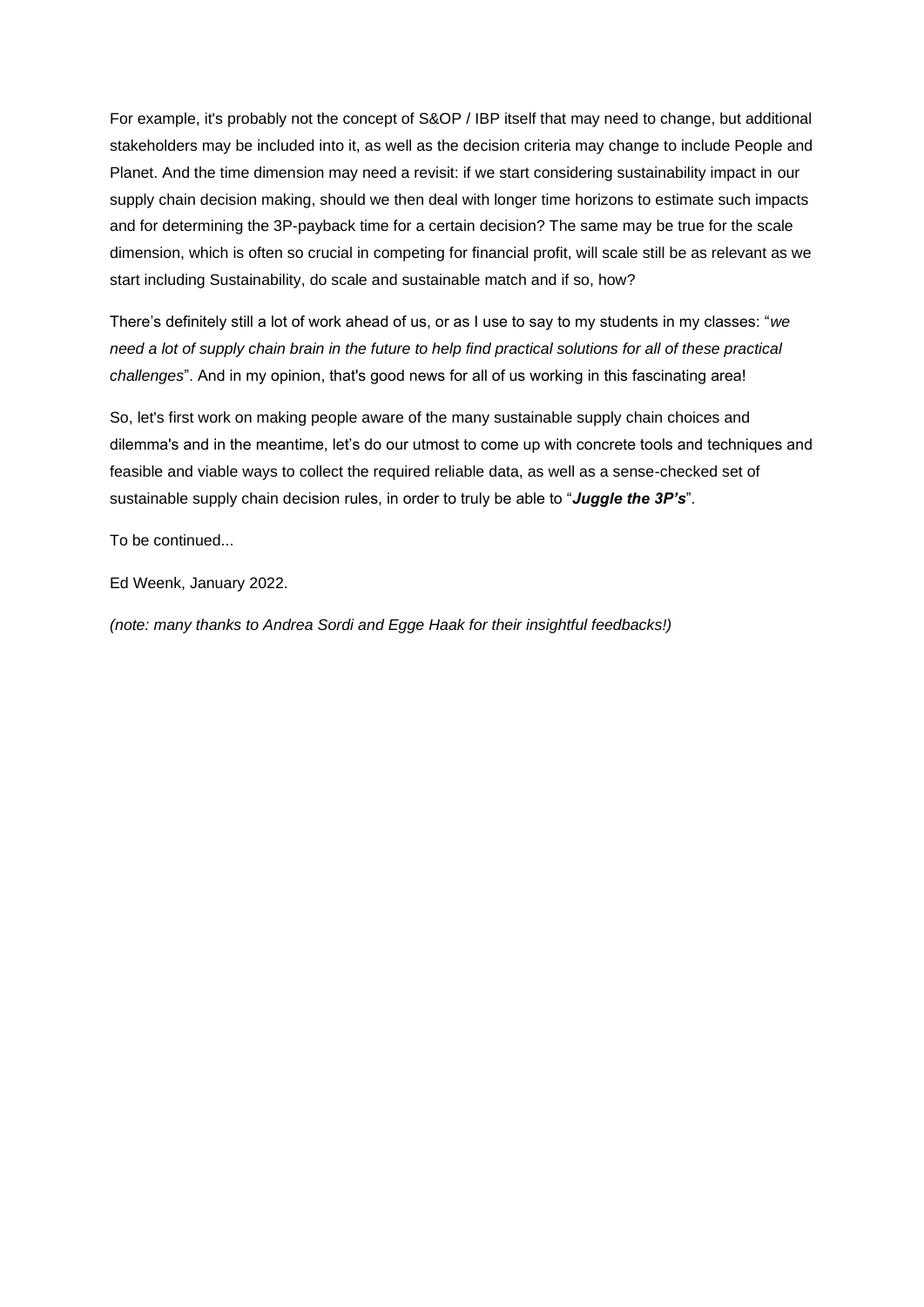#### **References**

Barnett, M.L., Cashore, B., Henriques, I., Husted, B.W., Panwar, R. and Pinkse, J. (2021) Reorient the business case for corporate sustainability, *Stanford Social Innovation Review*, Summer

Beschorner, T. and Hajduk, T. (2017) Creating Shared Value. A Fundamental Critique. In *Creating Shared Value – Concepts, Experience, Criticism*, 27-37, Springer

Bebchuk, L.A and Tallarita, R (2020) The Illusory Promise of Stakeholder Governance, *Cornell Law Review*, December 2020

Carter, G. and Rogers, D. (2008) A framework of Sustainable Supply Chain Management: moving toward new theory, *International Journal of Physical Distribution and Logistics Management*

Chan Kim, W. and Mauborgne, R. (2005) *Blue Ocean Strategy. How to create uncontested market space and make the competition irrelevant*, Harvard Business Review Press

Chin, K. and Holger, D. (2021) Providing Timely ESG Information Is Becoming More Crucial for CFOs, *Wall Street Journal*, February 9, [https://www.wsj.com/articles/providing-timely-esg-information-is](https://www.wsj.com/articles/providing-timely-esg-information-is-becoming-more-crucial-for-cfos-11612866601)[becoming-more-crucial-for-cfos-11612866601](https://www.wsj.com/articles/providing-timely-esg-information-is-becoming-more-crucial-for-cfos-11612866601)

Chopra, S. and Meindl, P. (2016) *Supply Chain Management. Strategy, Planning, Operation*, Sixth edition, Pearson Education, Harlow

Christensen, C. (1997) *The Innovator's Dilemma. When new technologies cause great firms to fail*, Harvard Business Review Press

Crawford, F. and Mathews, R. (2003) *The myth of excellence. Why great companies never try to be the best at everything*, Random House

De Los Reyes, G et al (2017) Beyond the "Win-win": creating shared value requires ethical frameworks, *California Management Review*, Vol. 59(2)

Desmet, B. (2022) ESSAY: The Triple Bottom Line and the Triple Triangle, <https://www.linkedin.com/pulse/essay-triple-bottom-line-triangle-bram-desmet>

Edmans, A. (2020) *Grow the pie. How great companies deliver both purpose and profit*, Cambridge University Press, revised edition

Elkington, J. (1994) Towards a sustainable corporation: win-win-win business strategies for sustainable development, *California Management Review, 36(2)*

Elkington, J (2018) 25 years ago I coined the phrase 'Triple Bottom Line'. Here's why it's time to rethink it, *HBR website*, [https://hbr.org/2018/06/25-years-ago-i-coined-the-phrase-triple-bottom-line](https://hbr.org/2018/06/25-years-ago-i-coined-the-phrase-triple-bottom-line-heres-why-im-giving-up-on-it)[heres-why-im-giving-up-on-it](https://hbr.org/2018/06/25-years-ago-i-coined-the-phrase-triple-bottom-line-heres-why-im-giving-up-on-it)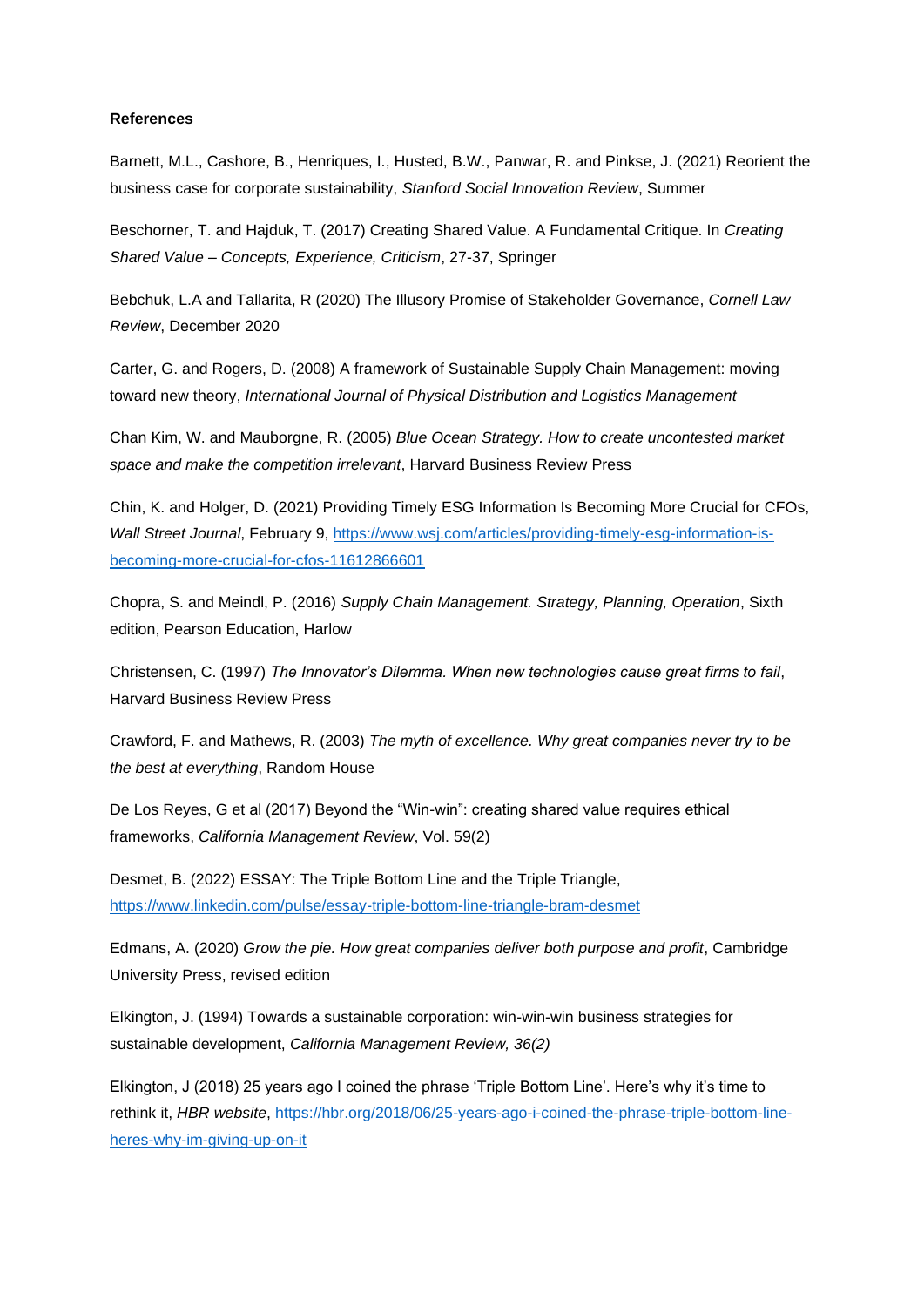Fisher, M. (1997) What is the right supply chain for your product?, *Harvard Business Review*, edition March-April 1997

FT (2021) Complexity of supply chain emissions forces rivals to work together on net zero, Financial Times,<https://amp.ft.com/content/dd06cc6c-e1ea-421a-a05e-16ed4a4a9dd0>

Gao, J. and Bansal, P. (2013) Instrumental and integrative logistics in business sustainability, *Journal of Business Ethics*, 112(2)

Gattorna, J. (2015) *Dynamic Supply Chains: How to design, build and manage people-centric value networks*, Third edition, Pearson Education, Harlow

GRI (2020) Consolidated set of GRI sustainability reporting standards 2020, Stichting Global Reporting Initiative

Hahn, T. and Figge, F. (2011) Beyond the bounded instrumentality in current corporate sustainability research: toward an inclusive notion of profitability, *Journal of Business Ethics*

Hahn, T., Figge, F., Pinkse, J. and Preuss, L. (2017) A paradox perspective on Corporate Sustainability: descriptive, instrumental, and normative aspects, *Journal of Business Ethicsl*

IIRC (2013) The International <IR> Framework, International Integrated Reporting Council

Kaplan, R.S. and McMillan, D. (2021) Reimagining the Balanced Scorecard for the ESG era, *Harvard Business Review*, digital article

Lee, H. (2002) Aligning supply chain strategies with product uncertainties, *California Management Review*, edition Spring 2002

MacMahon, S. (2020) The challenge of rating ESG performance, *Harvard Business Review*, September-October

Mayer, C. and Roche, B. (2021) *Putting Purpose into practice: the economics of mutuality*, Oxford University Press

Melnyk, S.A., Davis, E.W., Spekman, R.E. and Sandor, J. (2010) Outcome-driven supply chains, *MITSloan Management Review*, Winter

Müller, H. (2021) Sustainability controlling in integrated value chains, in: Henke, E. and Kohl, H. (2021) *Sustainability in global value chains. Measures, ethics and best practices for responsible businesses*, Kogan Page

Pérez, H D (2013) *Supply Chain Roadmap: aligning supply chain with business strategy*, CreateSpace Independent Publishing Platform

Porter, M. (1985) *Competitive strategy: Techniques for Analyzing Industries and Competitors*, The Free Press, New York